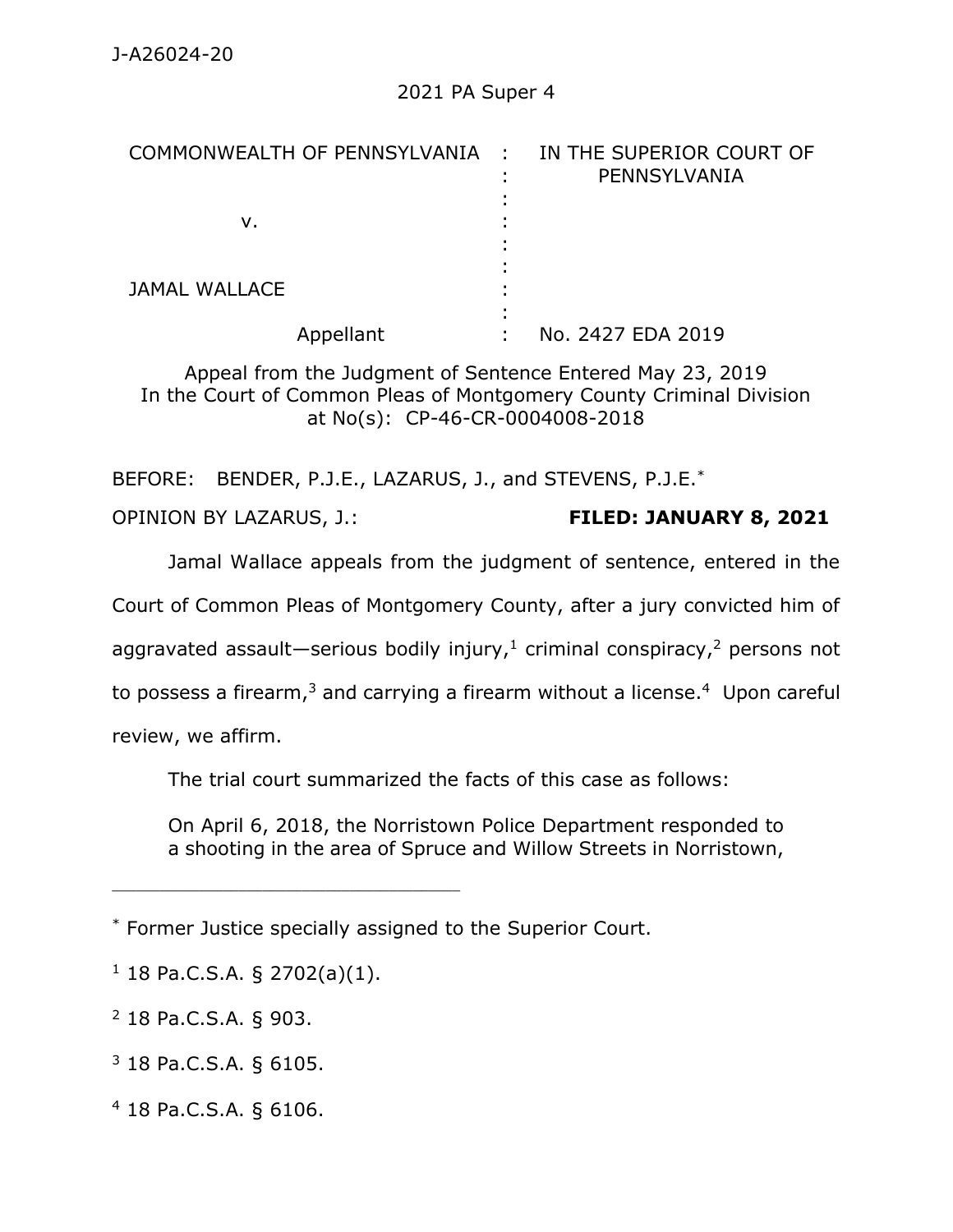Montgomery County. Officers obtained video footage from several locations around the area of the shooting. Video surveillance from Pub Deli depicted [Wallace] and co-[d]efendant Mason Clary [] together during the hours leading up to the shooting. . . . [Wallace] and Clary were first seen there at approximately 5:03 p[.]m[.] From that time until approximately 8:04 p[.]m[.], video surveillance showed [Wallace] and Clary in and out of [] Pub Deli. The video shows them inside [] Pub Deli for periods of time, then leaving and returning throughout the late afternoon/early evening. Each time [Wallace] was at Pub Deli, he was with Clary.

During the time they were at Pub Deli, at approximately 6:04 p[.]m[.], [Wallace] went to a vehicle parked just outside the store and retrieved a firearm from the glovebox. He racked the chamber of the gun and placed the loaded firearm in the waistband of his pants. [Wallace] then went back inside [] Pub Deli with the firearm in the right side of his waistband. His shirt was pulled up above his pants so that a portion of the firearm was visible. Clary remained inside [] Pub Deli while [Wallace] was outside retrieving the firearm. When [Wallace] came back inside [1] Pub Deli, the firearm was visible in his waistband and Clary motioned to him to put his shirt down to cover the firearm. [Wallace] pulled his shirt down over the waistband of his pants to cover the firearm, and the firearm created a visible bulge on his right side where it was located. There is no evidence that [Wallace] thereafter relinquished possession of the firearm.

[Wallace] and Clary left [] Pub Deli together for the last time at approximately  $8:04$  p[.]m[.] At that time[,] they went to the home of a minor, C.S.,  $\ldots$  and arrived there at 8:13 p[.]m[.] [C.S.]'s home backed up to Clary's home. The three individuals then left C.S.'s house together at 8:16 p[.]m[.], and walked to the intersection of Spruce and Willow Streets in Norristown, which is located approximately three blocks from C.S.'s home. At this intersection, a pedestrian, later identified as the victim, Kamal Dutton, [] walked past the trio. [Dutton] was walking down the street, minding his own business[,] at the time he passed the trio of [Wallace], Clary, and C.S.

For no apparent reason, after [Dutton] walked past the trio, the three individuals turned around and confronted him together. The trio surrounded [Dutton] in a circular manner, each standing a few feet away from [him] and each other. The trio then started to fight with [Dutton], three on one. [Wallace] pulled out a firearm and pointed it at [Dutton] in full view of his fellow conspirators.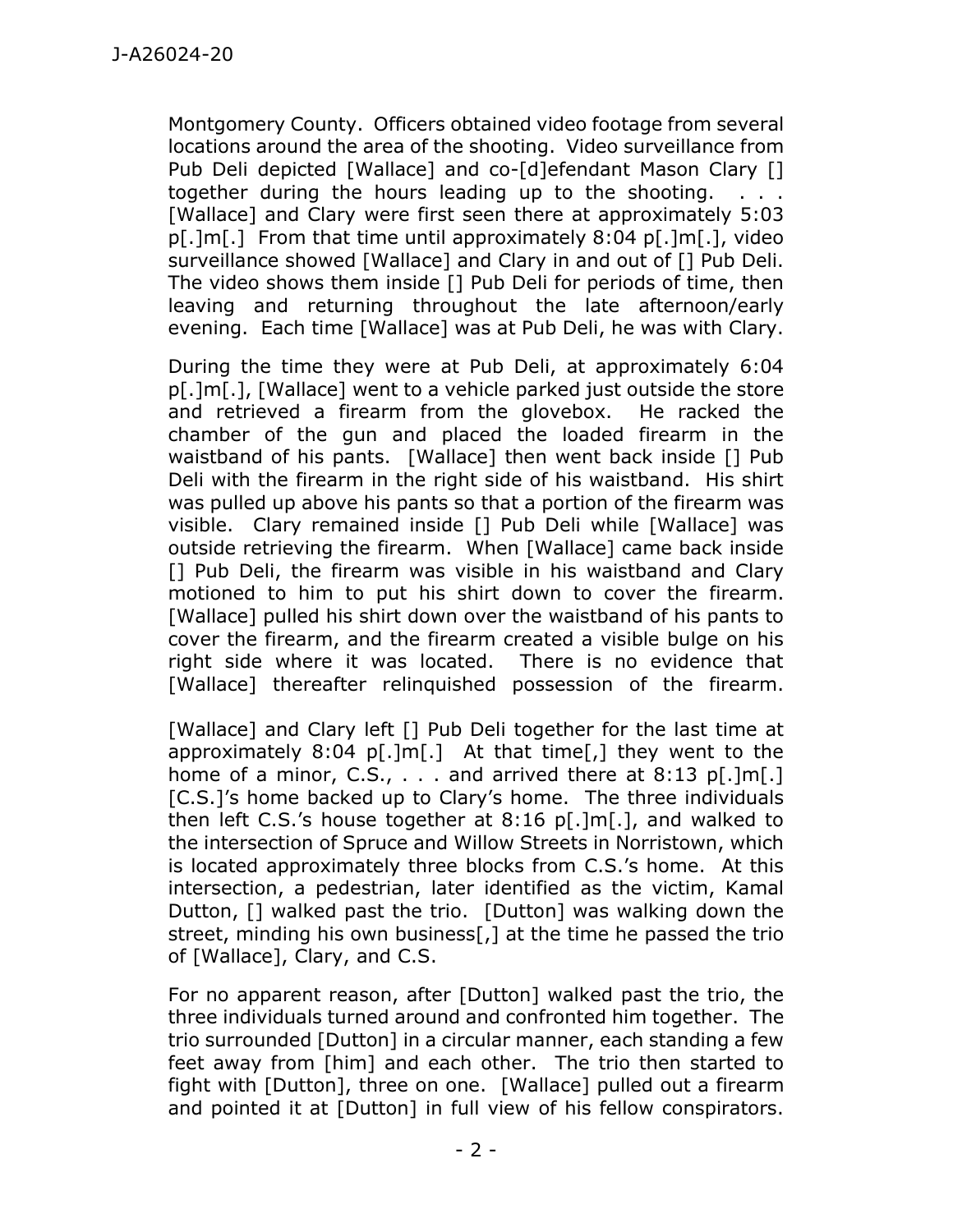As [Dutton] started to run away from the trio, they chased him, together, running east on Spruce Street toward DeKalb Street. As the trio chased [Dutton], [Wallace] fired multiple shots at him, ultimately striking him in the head. The trio of conspirators turned and quickly ran away together. The shooting occurred at approximately 8:21 p[.]m[.] After the shooting, the three individuals fled the scene together, leaving the victim bleeding on the ground.

Officer Kevin Fritchman, of the Norristown Police Department, found [Dutton] with a gunshot wound to the head . . . approximately three blocks from the scene of the shooting on Spruce Street. Police located a number of blood droplets [and four 9 mm shell casings] on Spruce Street at the scene of the shooting. . . . After the shooting, [Dutton] identified [Wallace] as one of the individuals involved in the attack by circling his photograph in a photo array.

At the time of the shooting, C.S. was a seventeen (17) year[-]old juvenile. Based upon the offense, Norristown police filed charges against him for his role in the conspiracy and assault. Eventually, C.S.'s case was decertified to Juvenile Court and he entered an admission to conspiracy to commit aggravated assault. [C.S.] identified [Wallace] and Clary as the two men he conspired with to assault the victim. He admitted that the trio acted in concert to assault the victim.

[In addition, a]t the time of the shooting, Clary wore a [Global Positioning System] (GPS) monitoring device on his ankle. Based upon data recovered from the GPS device, [] Clary was identified as being present at [] Pub Deli with [Wallace] before the assault and leaving [] Pub Deli approximately twenty minutes before the attack. The GPS data also identified [] Clary near the home of C.S. immediately before the crime, at the location of the crime, and then tracked back to the area near his and C.S.'s homes after the crime. On April 7, 2019, approximately twenty-four (24) hours after the shooting, Clary cut off his GPS monitoring device. The GPS data was corroborated by video surveillance.

Trial Court Opinion, 10/21/19, at 3-7.

On May 3, 2018, the Norristown Police Department filed a criminal complaint charging Wallace with the above-stated crimes. On October 29,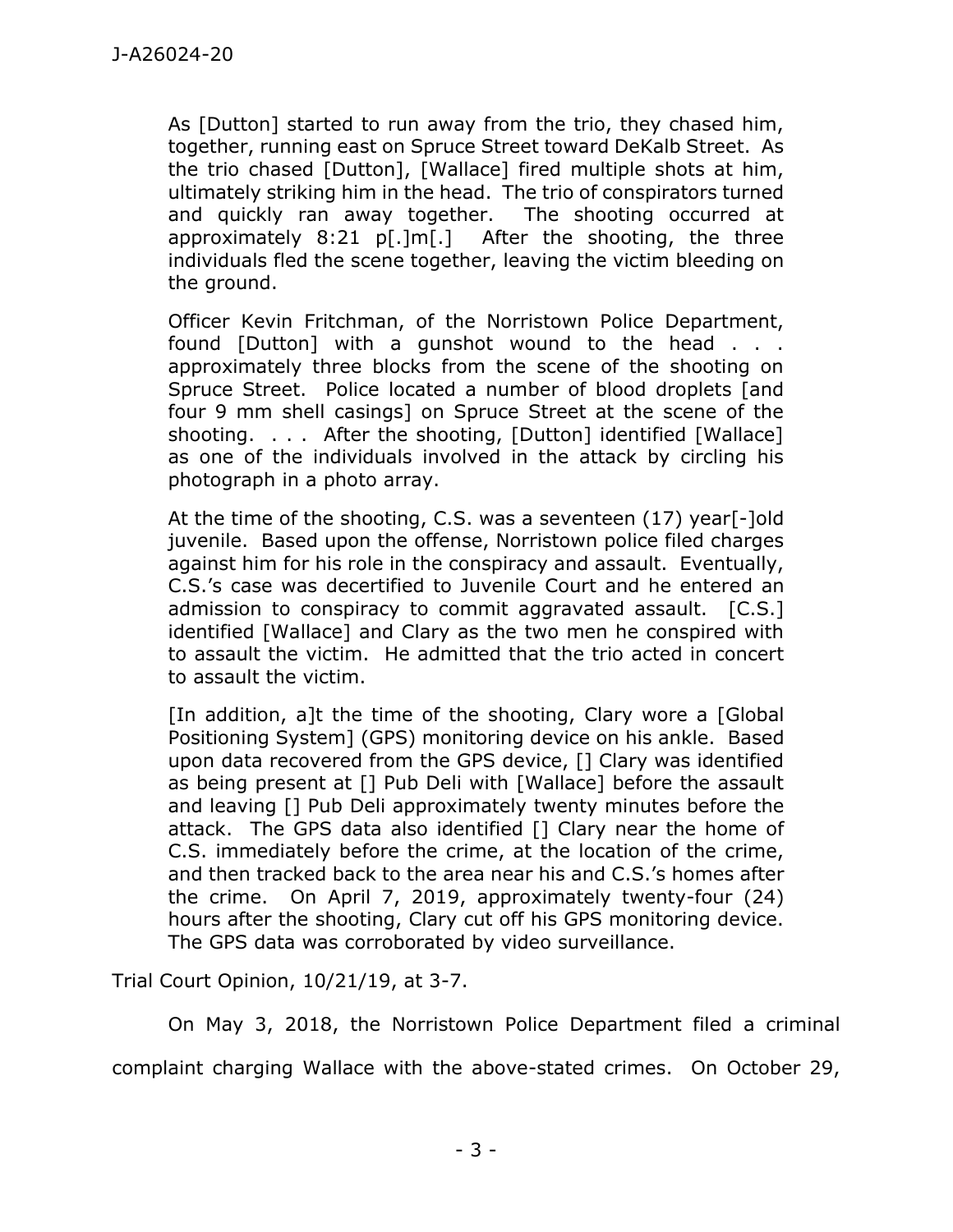2018, the trial court ordered that Wallace's case be consolidated with codefendant Clary's case. On March 7, 2019, following trial, a jury convicted Wallace of each charge. On May 23, 2019, the trial court imposed the following, consecutive sentences: ten to twenty years' imprisonment for aggravated assault—serious bodily injury; ten to twenty years' imprisonment for criminal conspiracy to commit aggravated assault; ten to twenty years' imprisonment for persons not to possess a firearm; and two to five years' imprisonment for carrying a firearm without a license, for a total sentence of thirty-two to sixty-five years' imprisonment.

On June 3, 2019, Wallace timely filed a post-sentence motion, which the court denied on August 12, 2019. On August 20, 2019, Wallace timely filed a notice of appeal to this court, followed by a court-ordered Pa.R.A.P. 1925(b) concise statement of errors complained of on appeal. He raises the following issues for our review:

- 1. Whether the trial court erred in permitting the Commonwealth to display inflammatory photographs (marked C1 and C2) of [Dutton]'s injuries because the prejudice caused by the photographs substantially outweighed any relevance that they could have had in a case where [Dutton] testified in detail [as] to his injuries and the treating physician also described [his] injuries.
- 2. Whether the trial court erred in permitting the Commonwealth to introduce co-defendant Clary's GPS records because the records were hearsay which did not qualify as a business record because they were prepared in anticipation of litigation and therefore did not qualify for the business records hearsay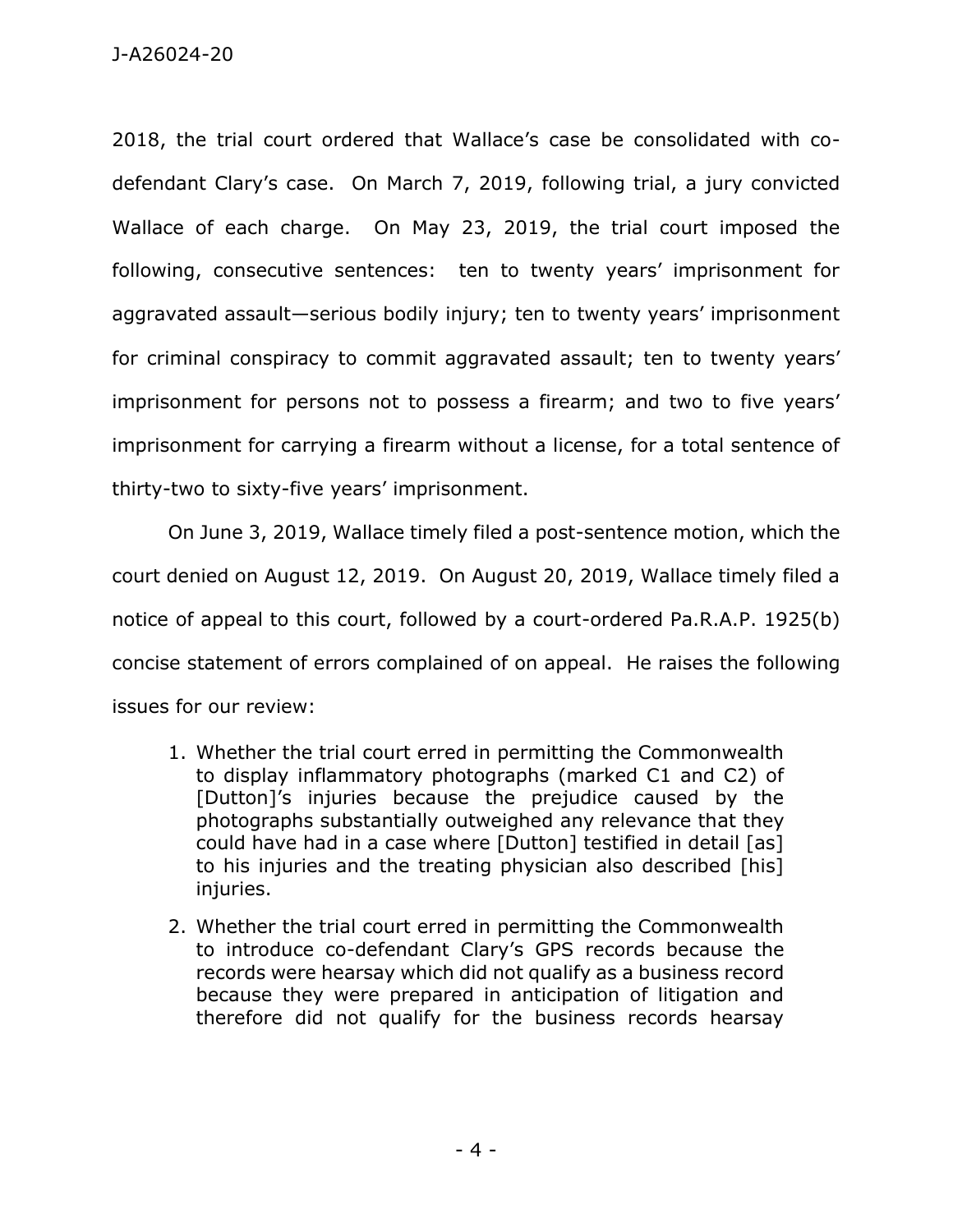exception pursuant to [Pennsylvania Rule of Evidence]  $803(6).$ [5]

- 3. Whether the trial court erred in denying the jury's request to see [Dutton's] statements to police during deliberations where the statements had been admitted into evidence, were relevant, and were wildly inconsistent, and the co-defendant had conceded identification.
- 4. Whether the trial court erred in convicting [Wallace] of conspiracy because the evidence failed to show any prior agreement to commit a crime and instead showed[,] at most[,] that the defendants participated in an unplanned, spontaneous incident.
- 5. Whether the trial court erred in denying the post-sentence motion for a new trial because the verdict was against the weight of the evidence for each charge in that the identification of [Wallace] as the shooter was so questionable as to shock the conscience because the only identification of [Wallace] came from a co-defendant who had admitted to the charges in Family Court in exchange for favorable treatment and who denied identifying [Wallace] in his live testimony, and [Dutton] had repeatedly failed to identify [Wallace].
- 6. Whether the trial court imposed a sentence which was excessive, unreasonable, and an abuse of discretion in light of the mitigation evidence presented by [Wallace] regarding [his] background[] and the nature of the offense.
- 7. Whether the trial court erred in "double-counting" [Wallace's] prior criminal convictions and adjudications as its basis for departing from the guidelines because [Wallace]'s prior record was already factored into the applicable guideline range.

Brief of Appellant, at x-xii (reordered for ease of disposition).

\_\_\_\_\_\_\_\_\_\_\_\_\_\_\_\_\_\_\_\_\_\_\_\_\_\_\_\_\_\_\_\_\_\_\_\_\_\_\_\_\_\_\_\_

<sup>&</sup>lt;sup>5</sup> In his appellate brief, Wallace baldly asserts at the end of this argument that evidence of his association with someone on GPS monitoring "constitute[s] impermissible character evidence or prior bad acts evidence" against him. Brief of Appellant, at 9. This argument is waived because Wallace did not include it in his Rule 1925(b) statement. *See Commonwealth v. Hill*, 16 A.3d 484, 492 (Pa. 2011) (issues not raised in Rule 1925(b) statement will be deemed waived).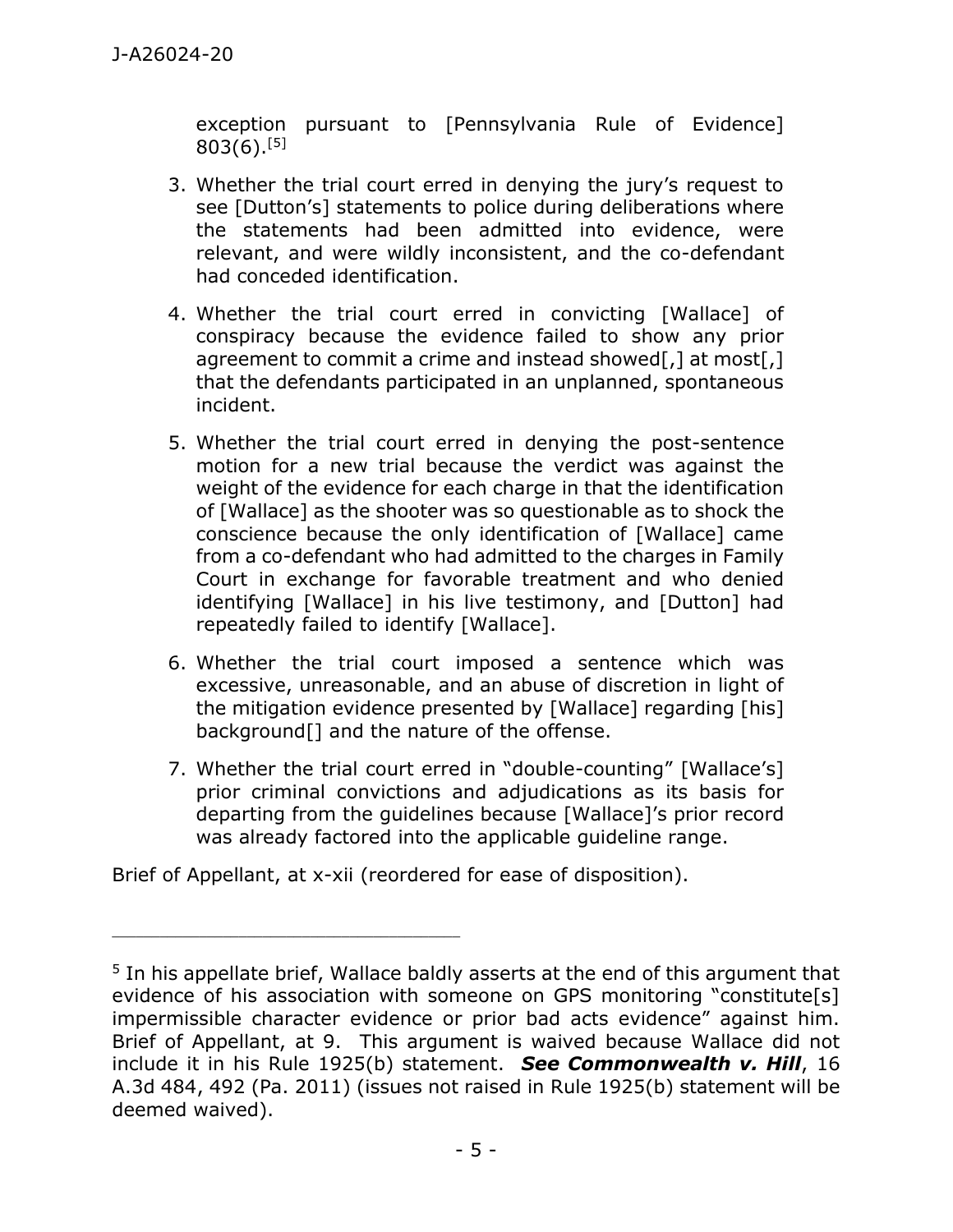In his first two issues on appeal, Wallace challenges evidentiary rulings

made by the trial court. Our standard of review is well-settled:

In reviewing a trial court's ruling on the admissibility of evidence, our standard of review is one of deference. Questions concerning the admissibility of evidence are within the sound discretion of the trial court, and its discretion will not be reversed absent a clear abuse of discretion. An abuse of discretion is not merely an error of judgment, but is rather the overriding or misapplication of the law, or the exercise of judgment that is manifestly unreasonable, or the result of bias, prejudice, ill[-]will[,] or partiality, as shown by the evidence of record. Furthermore, if in reaching a conclusion the trial court [overrides] or misapplies the law, discretion is then abused and it is the duty of the appellate court to correct the error.

*Commonwealth v. Thompson*, 106 A.3d 742, 754 (Pa. Super. 2014)

(internal citations and quotation marks omitted).

Wallace first claims that the trial court committed reversible error by allowing the jury to view two photographs of Dutton's shooting injuries. Specifically, he argues that the prejudice caused by the allegedly inflammatory photographs substantially outweighs their probative value, because Dutton and his treating physician both testified regarding Dutton's injuries. No relief is due.

A trial court must engage in a two-step analysis when considering the admissibility of photographs. "First, a trial court must determine whether the photograph is inflammatory. If not, it may be admitted if it has relevance and can assist the jury's understanding of the facts." *Commonwealth v. Haney*, 131 A.3d 24, 37 (Pa. 2015) (internal citation omitted); *see also Commonwealth v. Funk*, 29 A.3d 28, 33 (Pa. Super. 2011) (en banc)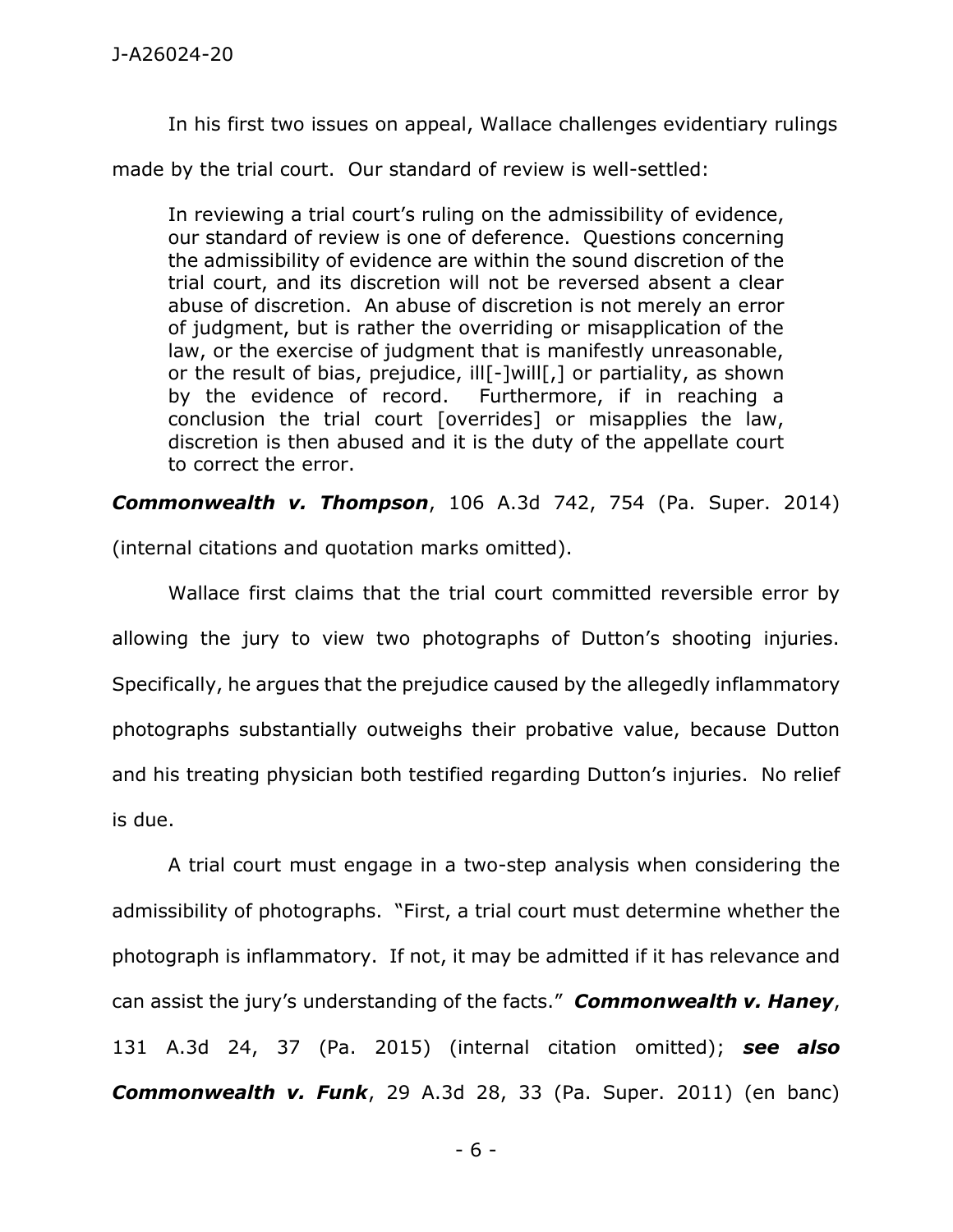(photograph inflammatory if it is "so gruesome it would tend to cloud the jury's objective assessment" of defendant's guilt or innocence).<sup>6</sup> If the photograph is inflammatory, the trial court must decide whether or not the photograph is of such essential evidentiary value that its need clearly outweighs the likelihood of inflaming the minds and passions of the jurors. *Haney*, *supra*  at 37. "[T]he fact that a medical examiner can describe the victim's wounds to the jury does not render photographs of those wounds irrelevant." *Id.* 

Instantly, the trial court determined, after reviewing the photographs and hearing argument on Wallace's motion *in limine*, that neither of the two photographs at issue were inflammatory. Indeed, the court explained that:

They are not gruesome. They are not overly bloody. **[T]here's nothing about those photographs that the [c]ourt believes would actually inflame the passions and prejudices of a jury.** They are what this [c]ourt would consider typical photographs in a shooting case. There are only two of them. **They are certainly relevant to establish the chain of events and injury that was caused**, all of which the Commonwealth is required to prove. So[,] to the extent that one might disagree and find that they are, in fact, inflammatory, this [c]ourt finds that **they are so essential to the Commonwealth's case that their relevance outweighs any potential inflammatory nature**.

N.T. Pretrial Motions Hearing, 3/4/19, at 97-98 (emphasis added).

\_\_\_\_\_\_\_\_\_\_\_\_\_\_\_\_\_\_\_\_\_\_\_\_\_\_\_\_\_\_\_\_\_\_\_\_\_\_\_\_\_\_\_\_

Furthermore, the trial court instructed the jury, before viewing the photographs, that it was not to allow the nature of the photographs to impact its decision in the case, further guarding against any unfair prejudice. *See* 

<sup>6</sup> Wallace does not dispute the relevance of the photographs, only whether or not they are inflammatory. *See* Brief of Appellant, at 5-6.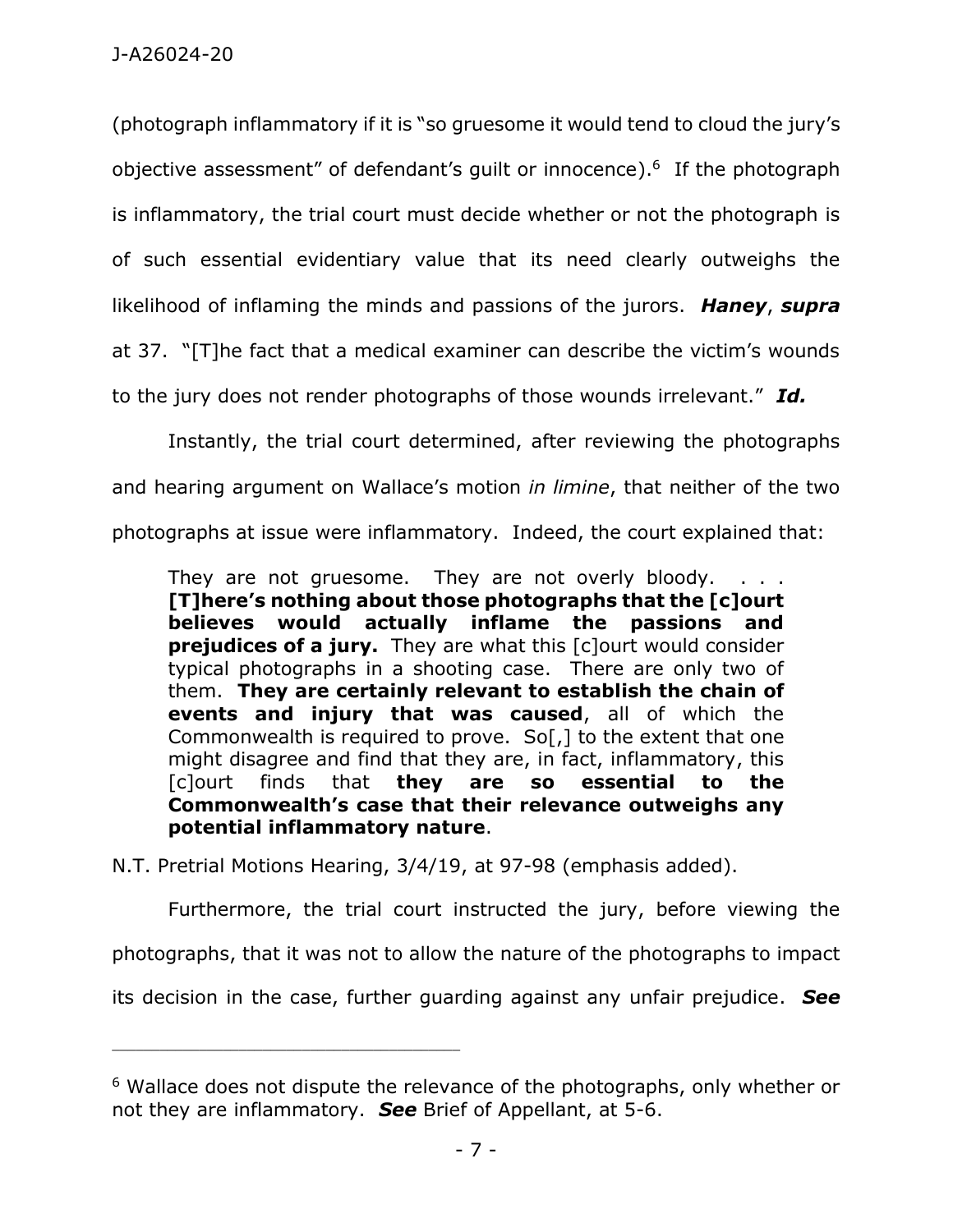N.T. Jury Trial, 3/5/19, at 27; *see also Commonwealth v. Pruitt*, 951 A.2d 307, 319 (Pa. 2008) (although possibility of inflaming passions of jury is not to be lightly dismissed, trial judge can minimize danger with appropriate instruction, warning jury members not to be swayed emotionally by disturbing images, but to view them only for their evidentiary value).

Because the trial court articulated a reasonable basis for finding that the photographs were not inflammatory, and further demonstrated its fairness, good-faith, and impartiality by issuing a cautionary instruction to the jury, the trial court properly exercised its discretion in admitting the two photographs of Dutton's injuries to support Wallace's aggravated assault—serious bodily injury charge. *Haney*, *supra*; *Thompson*, *supra*.

Next, Wallace argues that the trial court erred by admitting Clary's GPS records into evidence, claiming that they constitute inadmissible hearsay. This claim is meritless.

Hearsay is defined an out-of-court statement offered to prove the truth of the matter asserted. Pa.R.E. 801(c). Under the Pennsylvania Rules of Evidence, a "statement" is defined as "**a person's** oral [or] written assertion, or nonverbal conduct, if the **person** intended it as an assertion." Pa.R.E. 801(a) (emphasis added). Generally, hearsay is not admissible, as it "lacks guarantees of trustworthiness fundamental to [our] system of jurisprudence." *Commonwealth v. Smith*, 681 A.2d 1288, 1290 (Pa. 1996). In order to guarantee trustworthiness, the proponent of a hearsay statement must establish an exception to the rule against hearsay before it shall be

- 8 -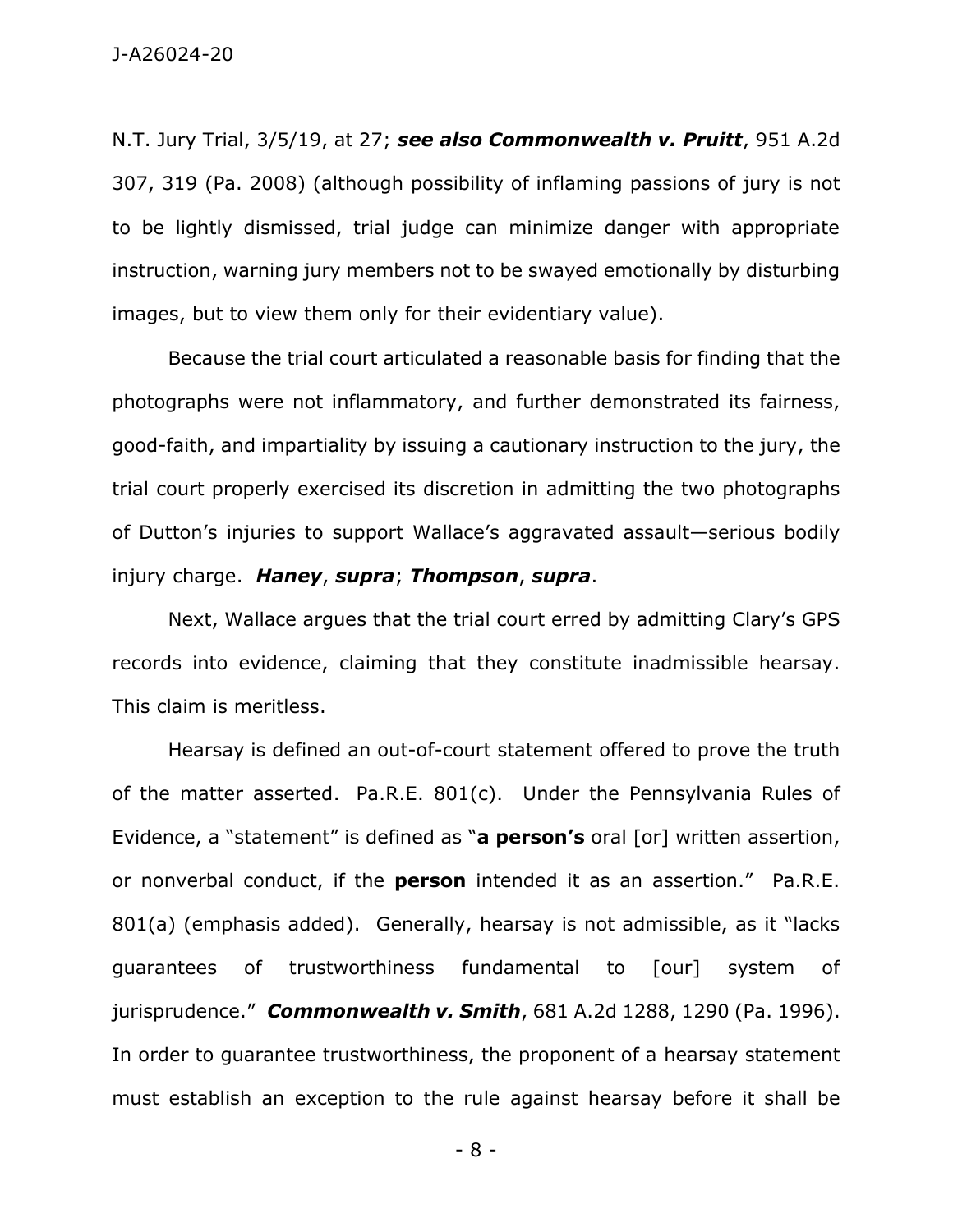admitted. *Id.* One such exception includes records of a regularly conducted business activity. *See* Pa.R.E. 803(6). Pursuant to that exception, a "memorandum, report, or data compilation in any form" detailing an "act, event[,] or condition" qualifies as an exception to the rule against hearsay where:

(A) the record was made at or near the time by-or from information transmitted by—someone with knowledge;

(B) the record was kept in the course of regularly conducted activity of a "business," which term includes business, institution, association, profession, occupation, and calling of every kind, whether or not conducted for profit;

(C) making the record was a regular practice of that activity

(D) all these conditions are shown by the testimony of the custodian or another qualified witness, or by a certification that complies with Rule 902(11) or (12) or with a statute permitting certification; and

(E) neither the source of information nor other circumstances indicate a lack of trustworthiness.

## *Id.*

To date, Pennsylvania courts have not ruled on whether GPS records are hearsay. However, some state and federal courts have ruled that computergenerated GPS data cannot be deemed hearsay because it is an assertion made by a **machine**, not an assertion made by a **person**. *See*, *e.g.*, *U.S. v. Lizarraga-Tirado*, 789 F.3d 1107, 1109-10 (9th Cir. 2015) (holding GPS coordinates generated by Google Earth program are not hearsay because "[t]he program analyzes the GPS coordinates and, **without any human intervention**, places a labeled tack on the satellite image. Because **the**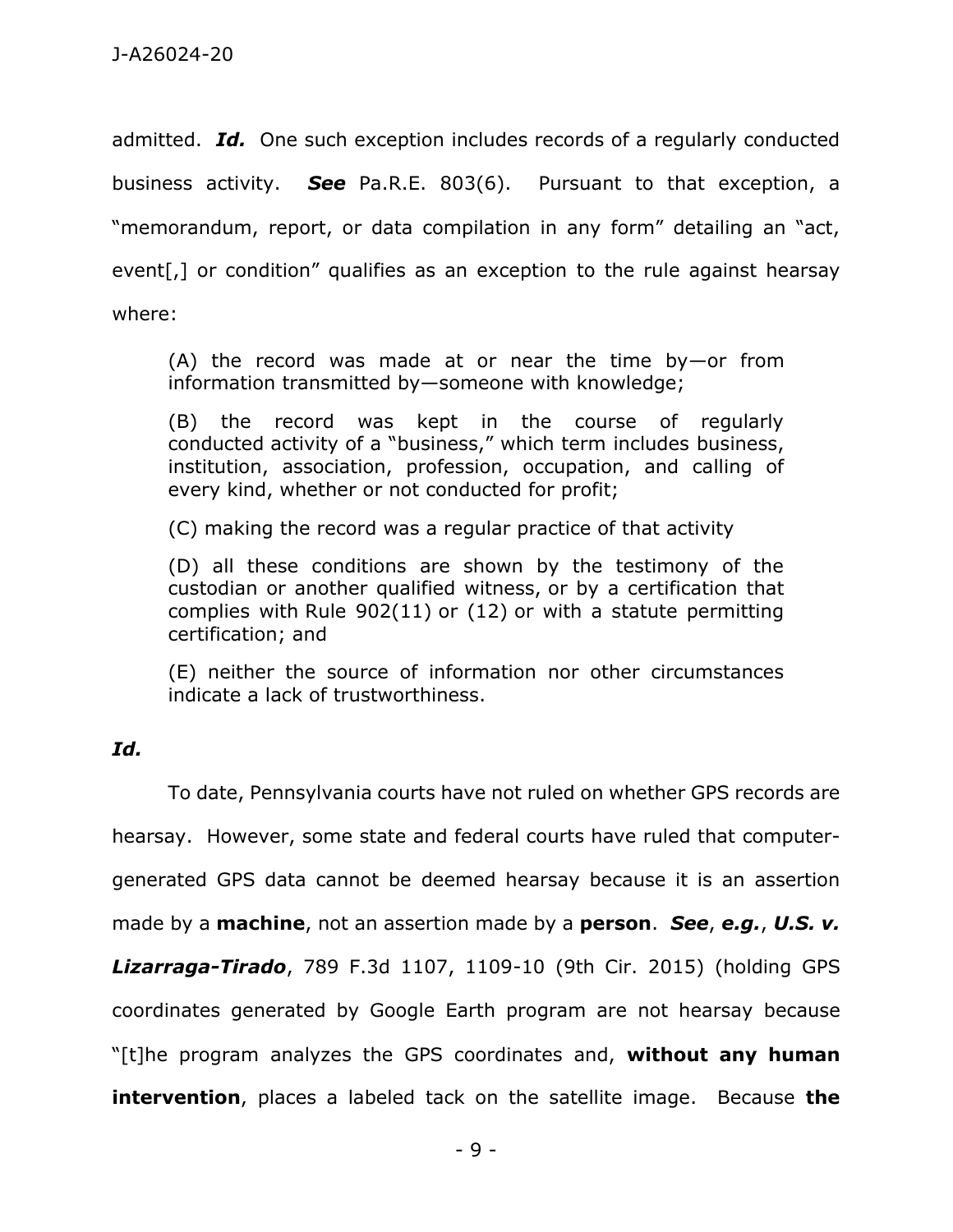J-A26024-20

**program makes the relevant assertion**—that the tack is accurately placed at the labeled GPS coordinates—there's no statement as defined by the hearsay rule") (emphasis added); *U.S. v. Khorozian*, 333 F.3d 498 (3d. Cir. 2003) (holding date stamp on fax not hearsay because, under Federal Rules of Evidence, a "statement" is something "uttered by a 'person,' so **nothing 'said' by a machine is hearsay**") (ellipses removed, emphasis added); *People v. Rodriguez*, 16 Cal. App. 5th 355, 381 (Cal. Ct. App. 2017) (holding GPS coordinates automatically generated from defendant's ankle monitor not hearsay under California Evidence Code because "**there was 'no statement being made by a person'**") (emphasis added); *Wisconsin v. Kandutsch*, 799 N.W.2d. 865, 879 (Wis. 2011) (distinguishing between computer-stored and computer-generated reports, and finding computer-generated report from defendant's electric monitoring device not hearsay "[b]ecause the report was generated as 'the result of an **automated process free of human intervention**.'") (emphasis added).

In arguing that computer-generated GPS records qualify as hearsay, Wallace points to a single case from Florida, *Channell v. State*, 200 So.3d 247, 248-49 (Fla. Dist. Ct. App. 2016). There, the court found that the data recorded from a defendant's GPS monitoring device was "'clearly hearsay' because it purported . . . to prove that [the defendant] was in the location . . . as reflected in the GPS data." *Id.*; *see* Brief of Appellant, at 7-8. Wallace insists, "[t]his Court should adopt Florida's position and hold that GPS records qualify as hearsay." Brief of Appellant, at 8.

- 10 -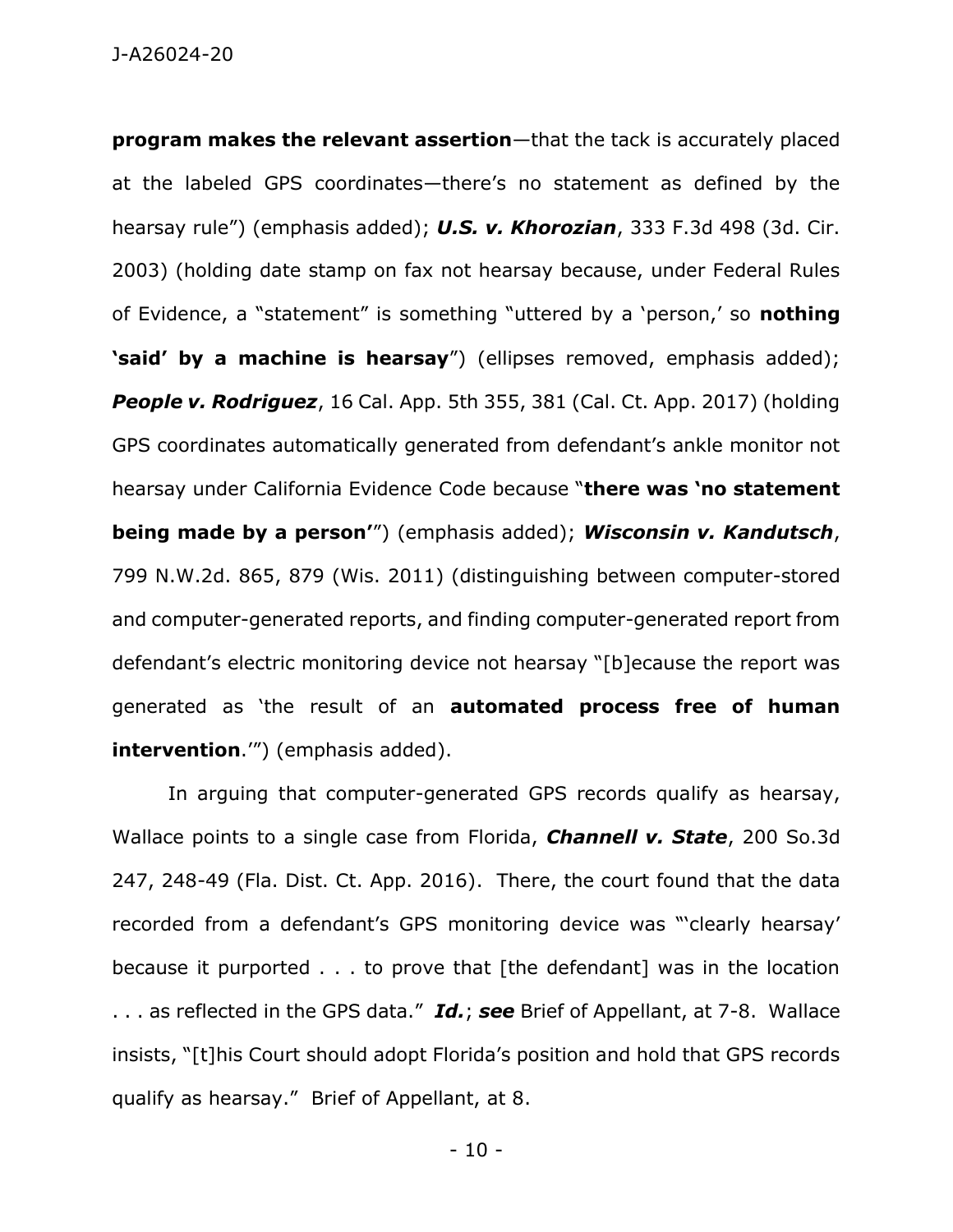Wallace fails to acknowledge that the relevant definitions framing the hearsay analysis are materially different under the Florida Evidence Code and the Pennsylvania Rules of Evidence. Under section 801(a)(1) of Florida's Evidence Code, a "statement" is defined, for hearsay purposes, simply as "[a]n oral or written assertion." 801 Fla. Stat. Ann. §90.801. Thus, under Florida's definition, any written assertion would qualify as a "statement," regardless of who (or what) is making the assertion.

In contrast, as explained above, the Pennsylvania Rules of Evidence expressly define a "statement" for purposes of hearsay as the written or oral assertion of **a person**. Pa.R.E. 801. For this Court to "adopt Florida's position and hold that GPS records qualify as hearsay," *see* Brief of Appellant, at 8, we would have to ignore the evidentiary definitions of Pennsylvania law, which we cannot do. *See Commonwealth v. Brown*, 52 A.3d 1139, 1176 (Pa. 2017) ("[I]n interpreting the meaning of the Pennsylvania Rules of Evidence, [our Supreme Court] ascribes to the words of those rules their plain and ordinary meaning[.]"). Any change in the Rules of Evidence must be effectuated by our Supreme Court. Thus, we conclude that, as it stands, GPS data automatically generated by a computer, free from interference by any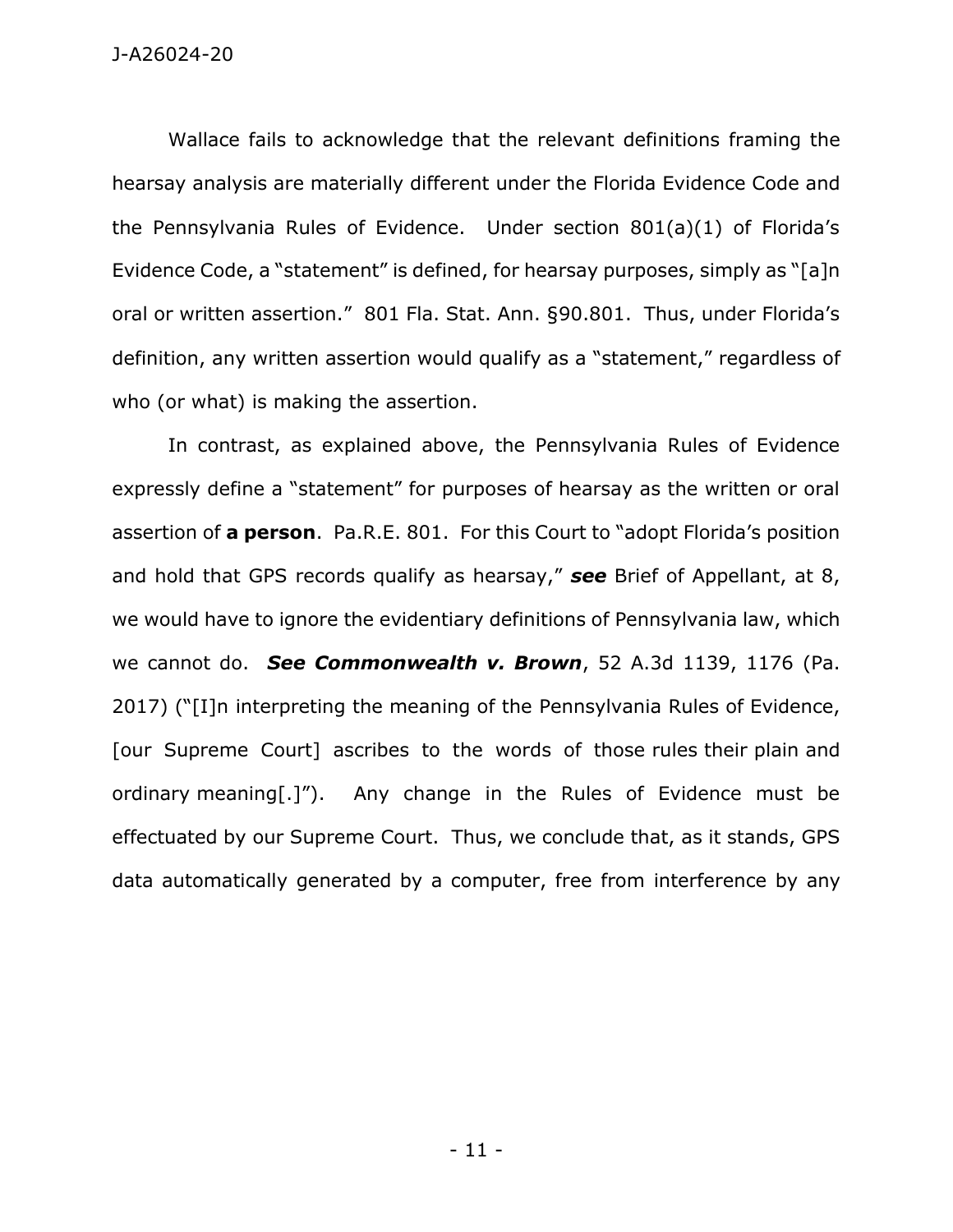person, does not constitute a "statement," and therefore, cannot qualify as hearsay. See Pa.R.E. 801.<sup>7</sup> Accordingly, Wallace's argument fails.<sup>8</sup>

Next, Wallace claims that the court erred by denying the jury's request to see Dutton's statements to police during deliberations. No relief is due.

Pursuant to Pennsylvania Rule of Criminal Procedure 646, "[u]pon retiring, the jury may take with it **such exhibits as the trial judge deems proper**, except as provided in paragraph (C) [delineating which materials the jury shall not be permitted to have]." Pa.R.Crim.P. 646 (emphasis added). "The recognized reason for excluding certain items from the jury's deliberations is to prevent the jury from placing undue emphasis or credibility on the material sent back with the jury and de-emphasizing or discrediting other items not in the room with the jury." *Commonwealth v. Creary*, 201 A.3d 749, 753 (Pa. Super. 2018).

When considering materials that are not expressly prohibited under section 646(C), the question of "[w]hether an exhibit should be allowed to go out with the jury during its deliberation is within the sound discretion of the trial judge." *Commonwealth v. Barnett*, 50 A.3d 176, 194 (Pa. Super.

\_\_\_\_\_\_\_\_\_\_\_\_\_\_\_\_\_\_\_\_\_\_\_\_\_\_\_\_\_\_\_\_\_\_\_\_\_\_\_\_\_\_\_\_

 $7$  Because we conclude that the challenged evidence does not constitute hearsay, we need not address whether it falls within an exception to the rule against hearsay.

<sup>&</sup>lt;sup>8</sup> Because Wallace has not challenged the methodology by which the GPS data was created, that issue is not presently before us. However, we leave open for future discussion the possibility of excluding such evidence where an opponent challenges the procedure for generating it, such as by demonstrating an error with the machine, software, or server that collects, processes, interprets, or displays the data.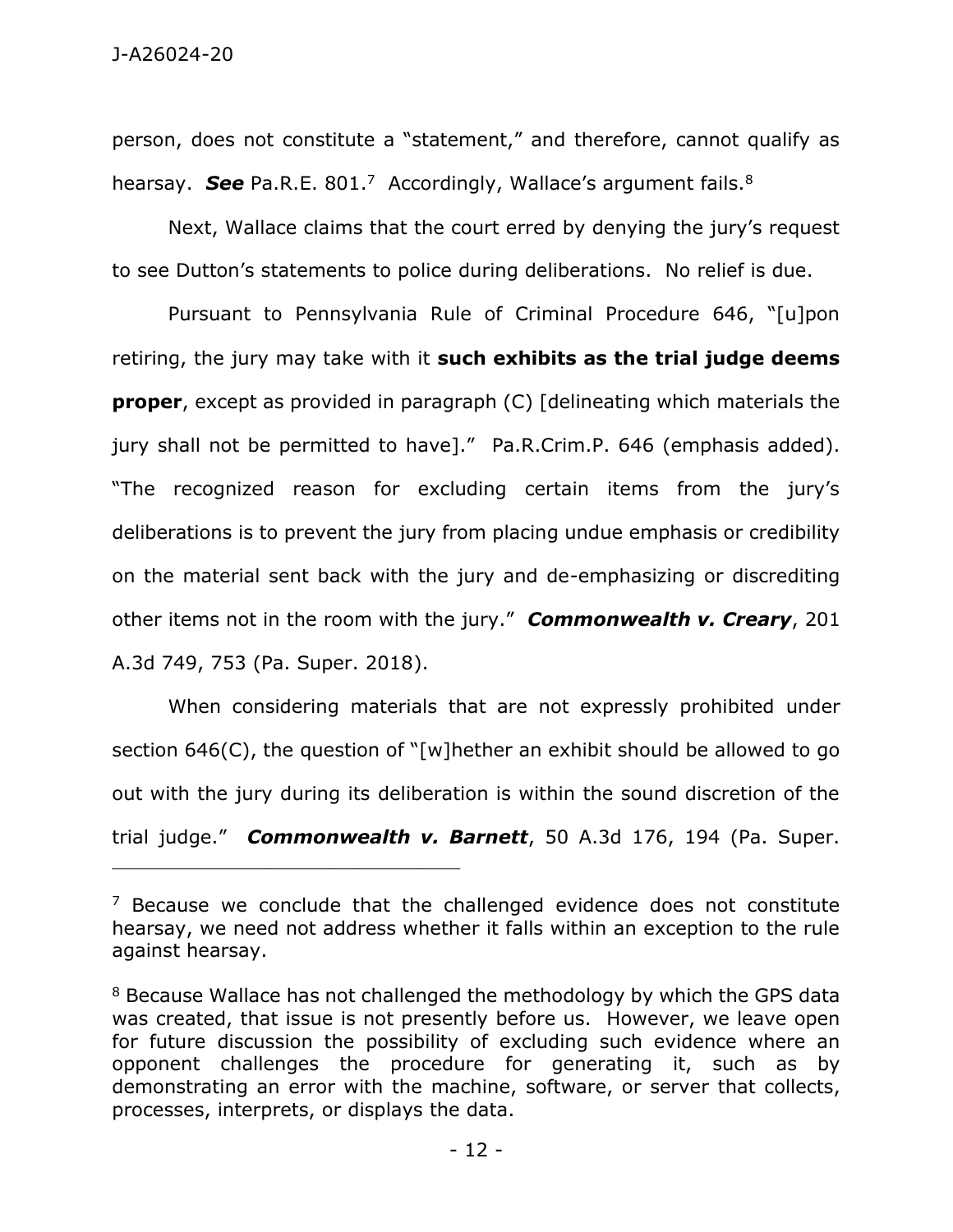2012). This decision "cannot be overturned absent an abuse of discretion."

*Id. See also Commonwealth v. Lane*, 424 A.2d 1325, 1328 (Pa. 1981) (trial court will not be found to have abused its discretion unless record discloses judgment exercised is manifestly unreasonable, or result of partiality, prejudice, bias, or ill-will).

During its deliberations, the jury requested that the trial court send back "all of [] Dutton's statements" to police, which were contained in Commonwealth's Exhibits 23, 24, and 25. N.T. Jury Trial, 3/7/19, at 58-59. The trial court discussed the jury's request with the parties and sought counsel's input before making its decision. Counsel for the Commonwealth and co-defendant Clary were in agreement with the trial court that none of the statements should be sent back because at least one statement contained evidence that was held to be inadmissible at the pre-trial suppression hearing. Counsel for Wallace objected to the trial court's decision not to send the exhibits back. The exchange proceeded as follows:

The Court: [The jury] also requested [] Dutton's statement[s]. The Court has three of them, three exhibits. Commonwealth's Exhibit 23 and 24 are potentially able to be sent, but **Commonwealth's Exhibit 25 is problematic.**

In reviewing Commonwealth's Exhibit 25, **there are multiple references in here to evidence that was held to be inadmissible by the [c]ourt**. **It was the subject of the suppression hearing, the identification of [] Clary that was not presented in court**. In fact, the Commonwealth was permitted to lead the witness to avoid getting into that. So I do not believe it is appropriate in any way to send Commonwealth's Exhibit 25 out because there are so many references to the second individual. But I want to hear from all of you.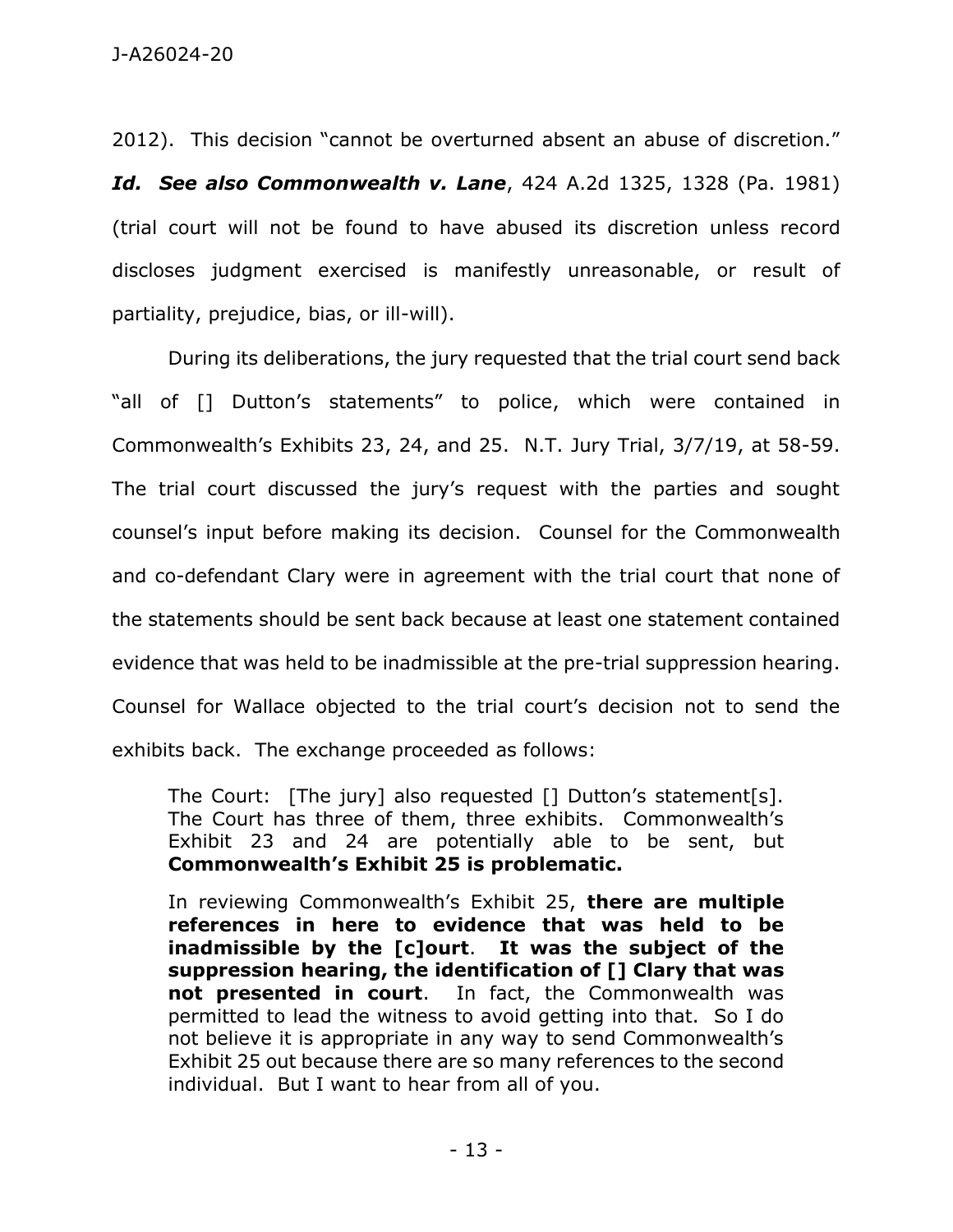[Counsel for the Commonwealth]: From our perspective, Judge, we agree that C-25 can't go back. Because of that, it is our position that none of the statements should go back. It would probably be more problematic to send some and not all of them. So from our perspective, none of them should go back, and we would ask the jury to rely on their recollection [of] the testimony in court.

The Court: All right. Mr. Quigg?

[Counsel for Clary]: I'm in agreement with Mr. Fancher.

The Court: Mr. Armstrong?

[Counsel for Wallace]: Your Honor, on behalf of Mr. Wallace, we believe that all three statements should go back. I understand the problem with Mr. Quigg's client and the issues in that one statement, but that's not my problem, and it's not Mr. Wallace's problem. We would respectfully object to the decision of the [c]ourt not to send all three out.

The Court: I certainly understand your objection, but **as a practical matter, I cannot send C-25 back because it implicates evidence that was not presented to the jury**, and it would be entirely inappropriate and prejudicial to Mr. Clary.

And I agree with Mr. Quigg and Mr. Fancher that if I can't send one, I should not send any, because I think that does pose more problems than it solves. So I will not send any of those statements.

N.T. Jury Trial, 3/7/19, at 59-61 (emphasis added).

Instantly, Wallace baldly asserts in his appellate brief that the trial court's decision constitutes reversible error, without citing any case law to support his claim, and without raising any argument that the trial court's decision is manifestly unreasonable or the result of bias, partiality, prejudice, or ill-will. *See* Brief of Appellant, at 3-5. Upon our review, we discern no abuse of discretion where the trial court recognized, as a practical matter, that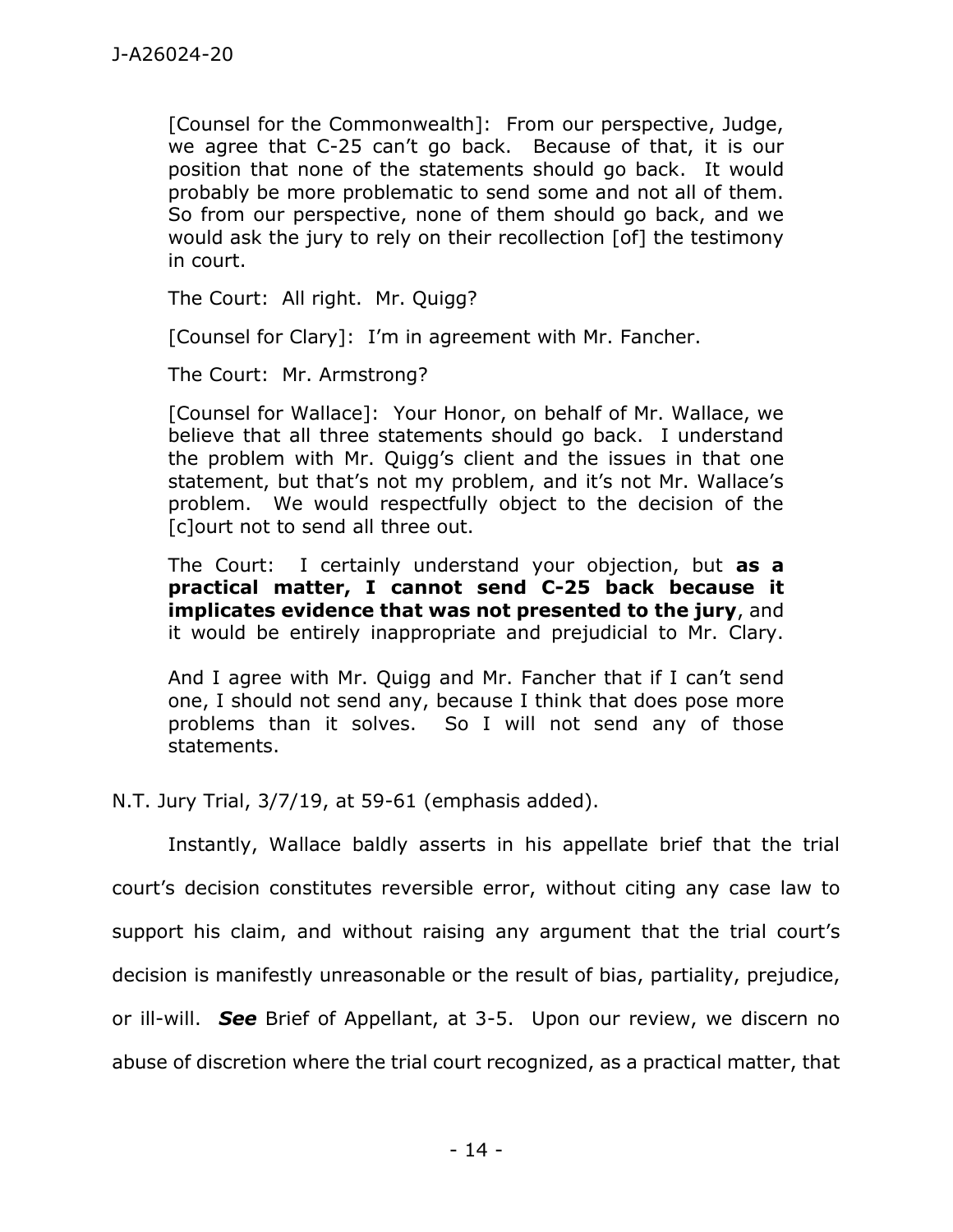sending part but not all of the requested evidence would be problematic, and declined to re-present evidence to the jury that alluded to evidence previously held inadmissible. *Barnett*, *supra*; *Lane*, *supra*.

Wallace next challenges the sufficiency of the evidence with regard to his conviction for criminal conspiracy. He claims that "the evidence failed to show any prior agreement to commit a crime." Brief of Appellant, at 3. Wallace maintains that the evidence shows, at most, "that [he and Clary] became involved in an argument with [Dutton] and the argument quickly escalated into a fight." *Id.* We disagree.

Our well-settled standard of review when evaluating a challenge to the sufficiency of the evidence is as follows:

[W]e assess the evidence and all reasonable inferences drawn therefrom in the light most favorable to the verdict-winner. We must determine whether there is sufficient evidence to enable the fact[-]finder to have found every element of the crime beyond a reasonable doubt. In applying the above test, we may not weigh the evidence and substitute our judgment for that of the factfinder. In addition, we note that the facts and circumstances established by the Commonwealth need not preclude every possibility of innocence. Any doubts regarding a defendant's guilt may be resolved by the fact-finder unless the evidence is so weak and inconclusive that as a matter of law no probability of fact may be drawn from the combined circumstances. The Commonwealth may sustain its burden of proving every element of the crime beyond a reasonable doubt by means of wholly circumstantial evidence. Moreover, in applying the above test, the entire record must be evaluated and all evidence actually received must be considered. Finally, the trier of fact[,] while passing upon the credibility of witnesses and the weight of the evidence produced, is free to believe all, part[,] or none of the evidence.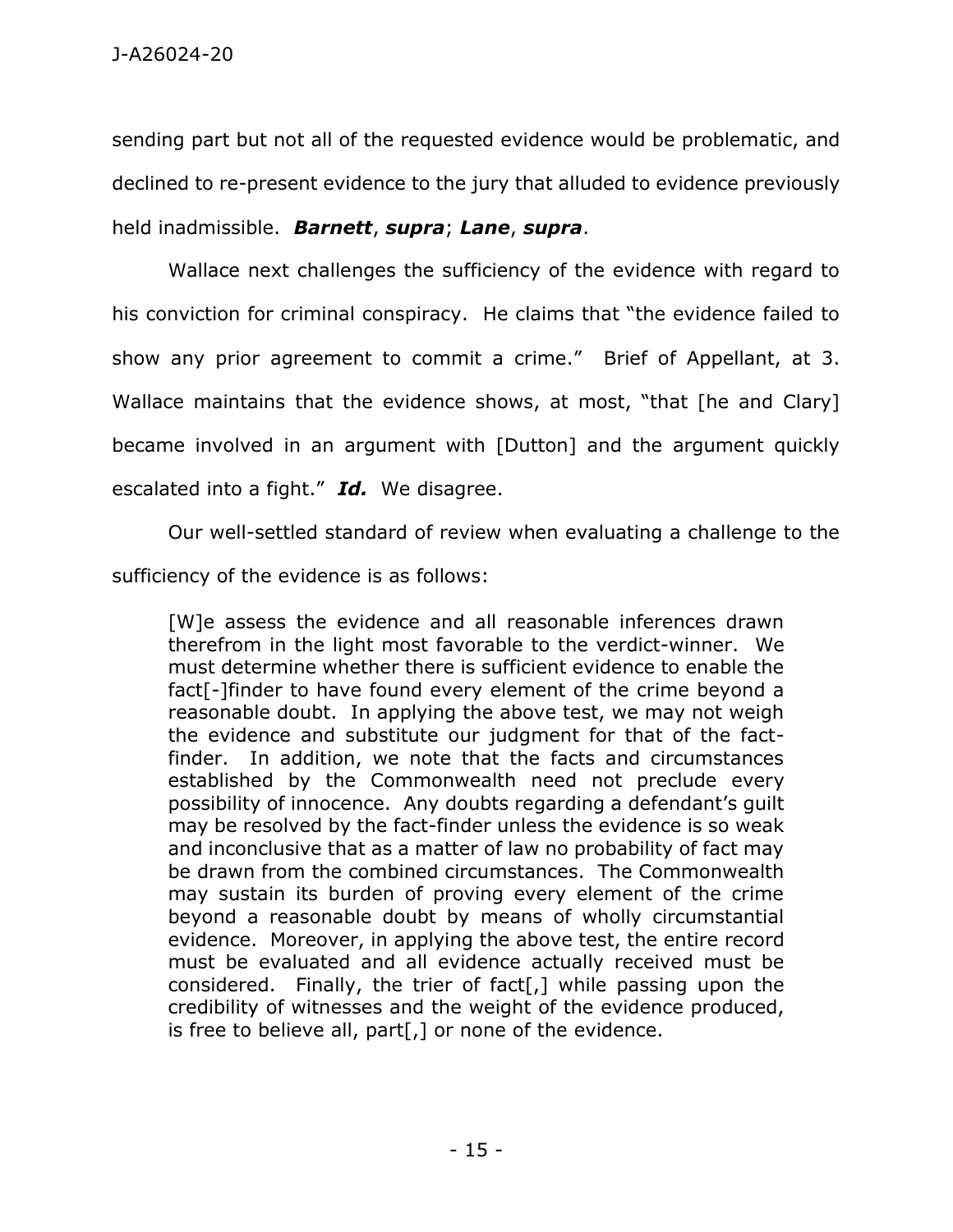J-A26024-20

*Commonwealth v. Dunphy*, 20 A.3d 1215, 1219 (Pa. Super. 2011) (quoting *Commonwealth v. Evans*, 901 A.2d 528, 532-33 (Pa. Super. 2006)).

A criminal conspiracy conviction requires proof of the following: "(1) an intent to commit or aid in an unlawful act, (2) an agreement with a coconspirator[,] and (3) an overt act in furtherance of the conspiracy." *Commonwealth v. Thomas*, 65 A.3d 939, 943 (Pa. Super. 2013). "Because it is difficult to prove an explicit or formal agreement to commit an unlawful act, such an [agreement] may be proved inferentially by circumstantial evidence, i.e., the relations, conduct<sup>[</sup>,] or circumstances of the parties or overt acts on the part of the co-conspirators." *Id.* It is proper for the Commonwealth to establish the conspiracy by proof of acts and circumstances subsequent to the crime. *Commonwealth v. Kelson*, 3 A.2d 933, 935 (Pa. Super. 1939).

Wallace submits that his case is "directly on point" with *Commonwealth v. Kennedy*, 453 A.2d 927 (Pa. Super. 1982), where this Court reversed the appellant's conspiracy conviction, finding that the evidence showed only that two men became involved in an argument with the complainant, which escalated into a fight. In *Kennedy*, the defendant asked Williams, a guest in his apartment, to alert his landlord downstairs that the electricity in the apartment had returned. After thirty minutes, when Williams did not return, Kennedy went downstairs to find him arguing with the landlord; after Williams struck the landlord, "an affray ensued which continued into [the landlord]'s apartment," where Kennedy and Williams viciously beat him. *Id.* 

- 16 -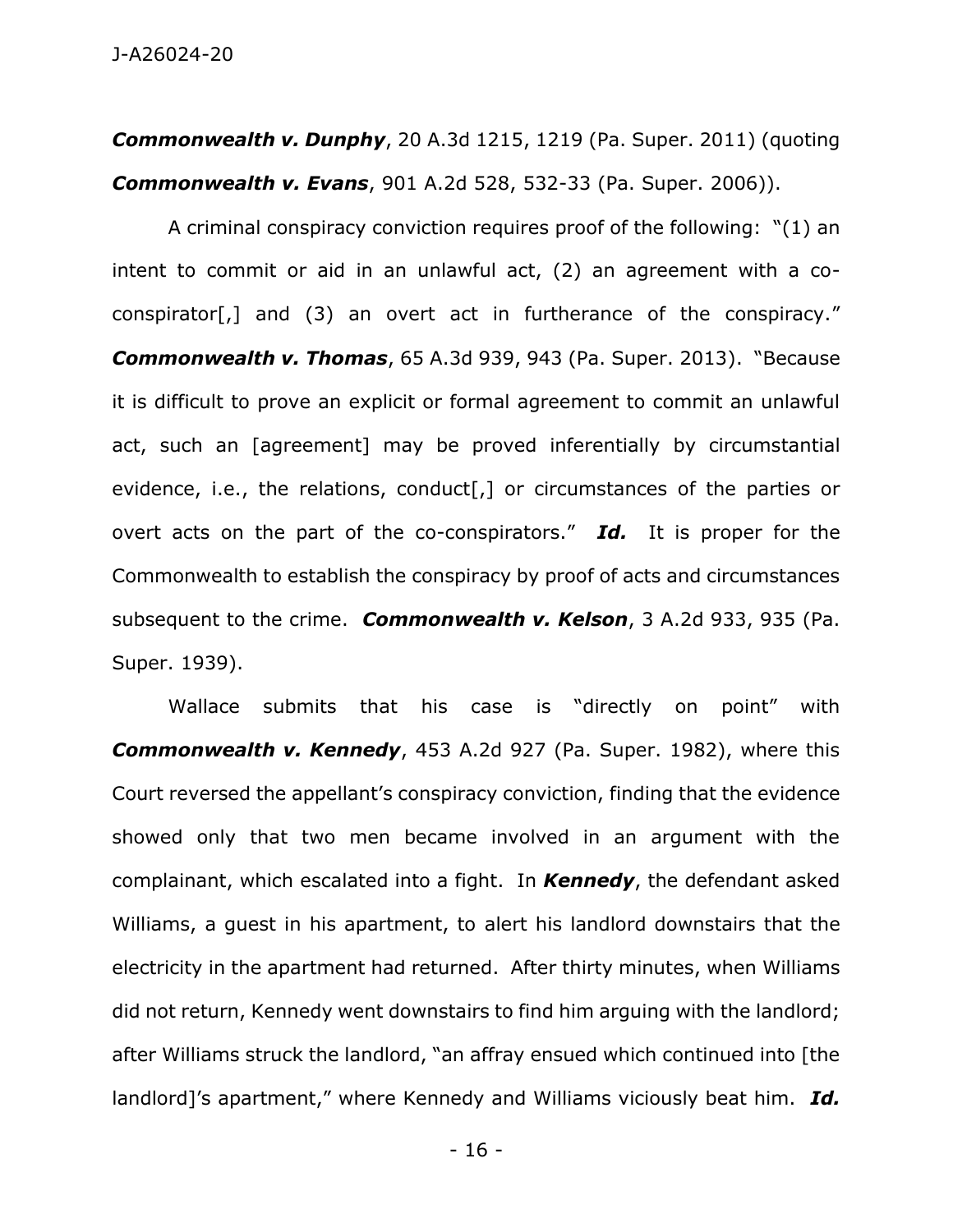at 927-29. With regard to his conspiracy conviction, this Court explained that "persons do not commit the offense of conspiracy when they join into an affray spontaneously, rather than pursuant to a common plan, agreement, or understanding." *Id.* at 930.

The Commonwealth's evidence clearly established that a brawl occurred in which defendant and Williams were participants. This, however, does not in itself demonstrate the existence of a conspiracy. As the foregoing summary of the evidence . . . reveals, a *mere association* between defendant and Williams was shown, along with their simultaneous participation in the assault[.] **Nothing in the relation, conduct, or circumstances of the parties, however, is indicative of there having been an agreement, explicit or implicit, as to commission of the assault**. The fact that the affray erupted from an argument, the manner in which the beating was inflicted, and **the overt acts of the participants prior to and concurrent with commission of the assault fail to bespeak concert of action indicative of a common design**. Indeed, the evidence reveals only that defendant and Williams became embroiled in an argument with [the landlord], and that this argument immediately escalated into a violent confrontation in which defendant and Williams inflicted beatings upon [him]. These events being perfectly consistent with the presumption that defendant and Williams acted independently and spontaneously, and there being no evidence upon which existence of the common understanding or agreement requisite to the charge of conspiracy might properly be inferred, the verdict of guilt as to conspiracy must be regarded as inadequately supported by the evidence.

*Id.* (emphasis added).

Wallace argues that "the facts of the instant case are identical to those in *Kennedy*." Brief of Appellant, at 2. Moreover, he claims that "there is simply nothing in the record to suggest" any agreement between himself and Clary to harm Dutton. *Id.* We disagree.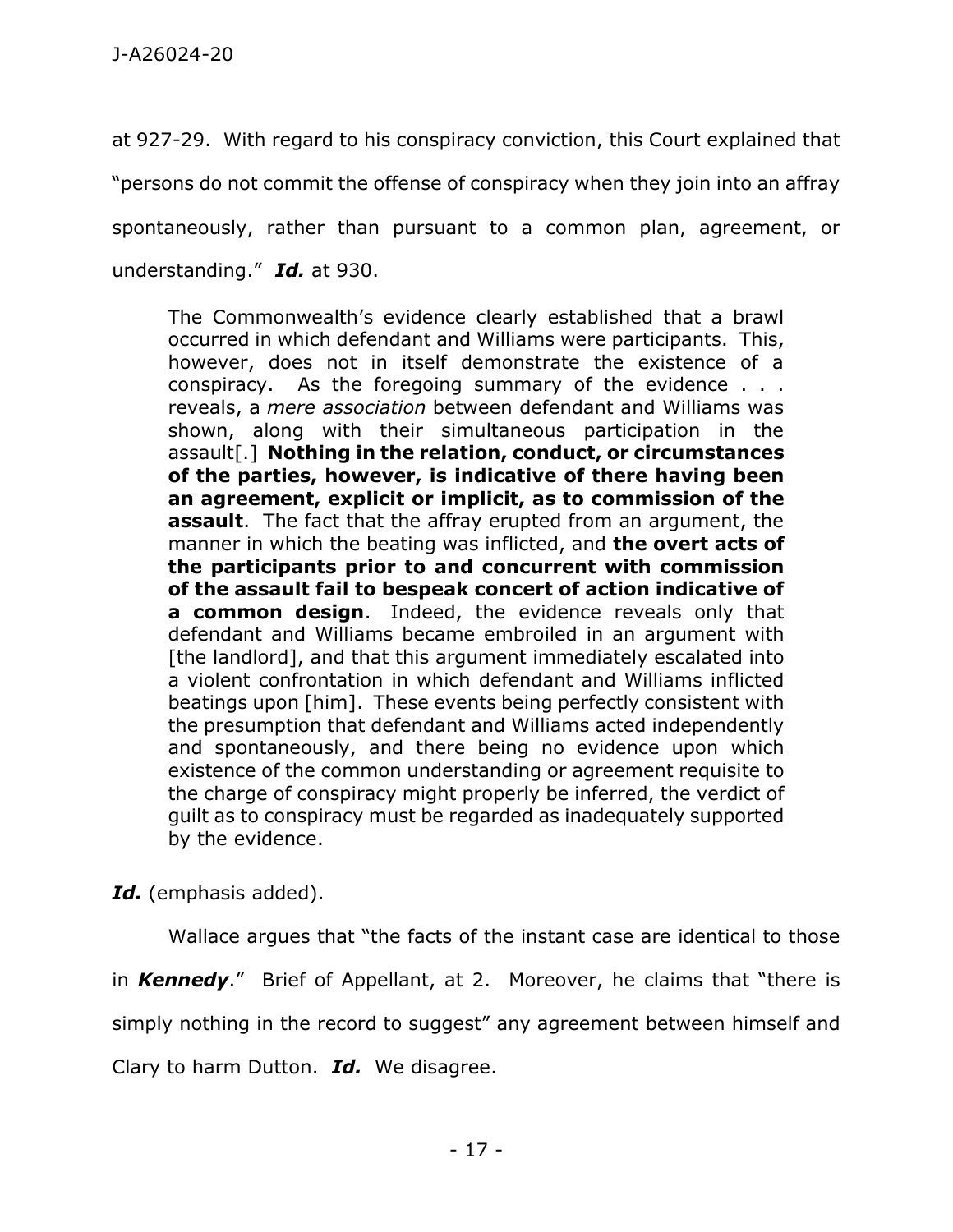In this case, the evidence established that Wallace and his coconspirator Clary were together for several hours leading up to the shooting, as they were captured on Pub Deli's video surveillance leaving and returning numerous times. The surveillance footage showed that, prior to the unprovoked assault against Dutton, Wallace armed himself and Clary helped him conceal the illegal firearm by alerting him to the fact that it was visible on his person. Wallace and Clary, together, then went to C.S's home, and the trio encountered Dutton near the intersection of Spruce and Willow Streets. The three men, acting in concert, surrounded Dutton, and when Wallace pointed his gun at Dutton's head, C.S. and Clary waited for Wallace to act. As Dutton attempted to flee, the three men, together, chased him. After Wallace fired four shots at Dutton's head, the trio turned and ran together for approximately one block before dispersing from each other and reconvening elsewhere on Willow Street. None of the co-conspirators tried to render aid to Dutton after Wallace shot him.

The facts of this matter are substantially different than those in *Kennedy*. There, the defendant expected Williams to merely relay a message to the complainant, but, having noted Williams' half-hour absence, went to locate him and found him engaged in a confrontation with the complainant and impulsively joined in the fight that Williams started. Conversely, here, the facts and circumstances demonstrate that Wallace and Clary were not acting independently and spontaneously. Wallace's and Clary's interactions and behavior in the hours prior to, during, and after the assault—especially

- 18 -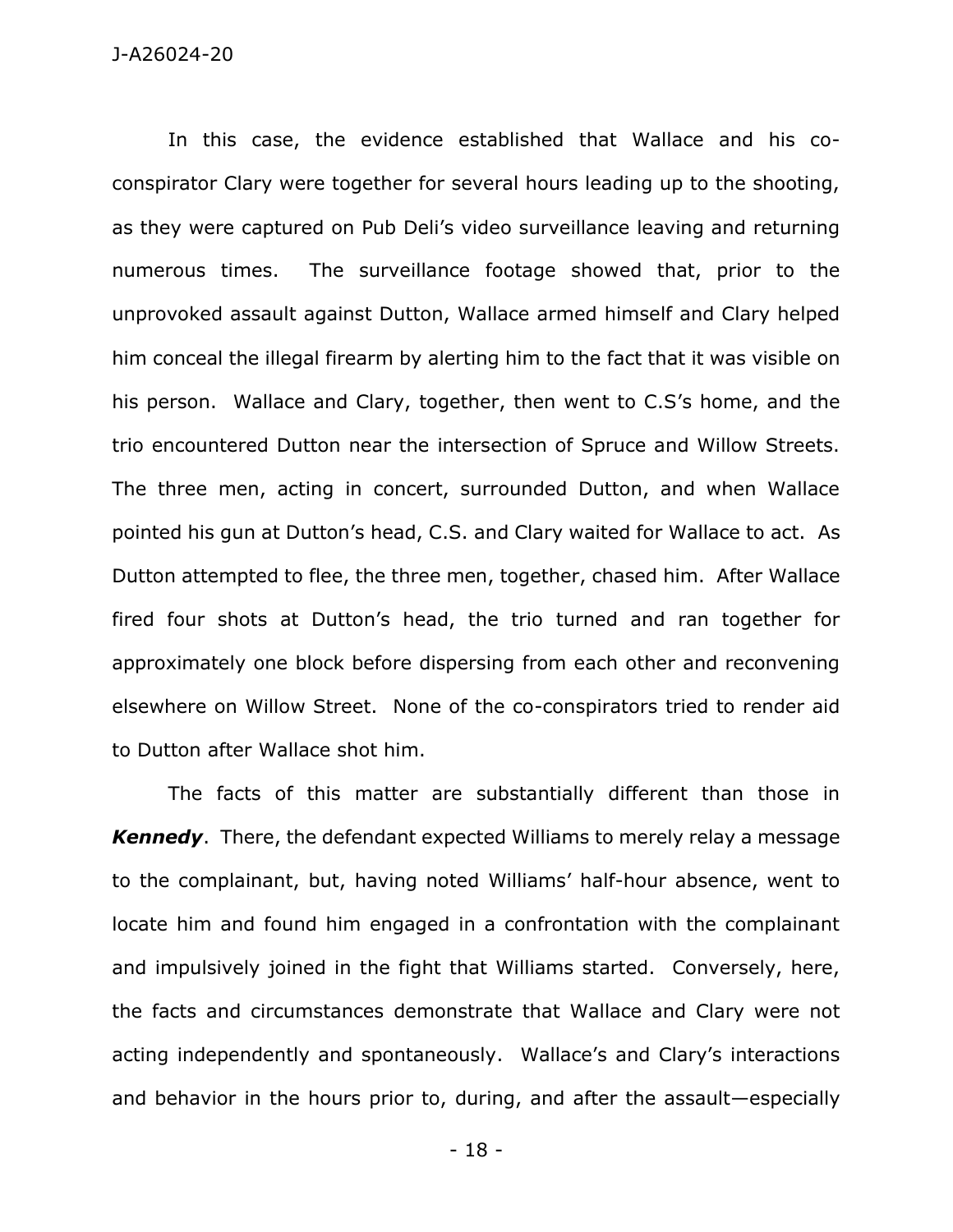with regard to obtaining and concealing the illegal firearm—prove, circumstantially, that the men shared a common understanding that an assault would be committed, which, in fact, it was. Accordingly, the evidence, viewed in the light most favorable to the Commonwealth as verdict winner, and allowing for all reasonable inferences therefrom, was sufficient to convict Wallace of conspiracy to commit aggravated assault. *Thomas*, *supra*;

## *Kelson*, *supra*.

Next, Wallace raises a challenge to the weight of the evidence for each of his convictions. Specifically, Wallace claims that the evidence identifying him as the shooter, including surveillance footage and the testimony of C.S. and Dutton, "was simply so untrustworthy that the conviction shocks the conscience." Brief of Appellant, at 16. He maintains that he is entitled to a new trial.

Our standard of review for a challenge to the weight of the evidence is well-settled:

A motion for a new trial alleging that the verdict was against the weight of the evidence is addressed to the discretion of the trial court. An appellate court, therefore, reviews the exercise of discretion, not the underlying question [of] whether the verdict is against the weight of the evidence. The factfinder is free to believe all, part, or none of the evidence and to determine the credibility of the witnesses. The trial court will award a new trial only when the jury's verdict is so contrary to the evidence as to shock one's sense of justice. In determining whether this standard has been met, appellate review is limited to whether the trial judge's discretion was properly exercised, and relief will only be granted where the facts and inferences of record disclose a palpable abuse of discretion. Thus, the trial court's denial of a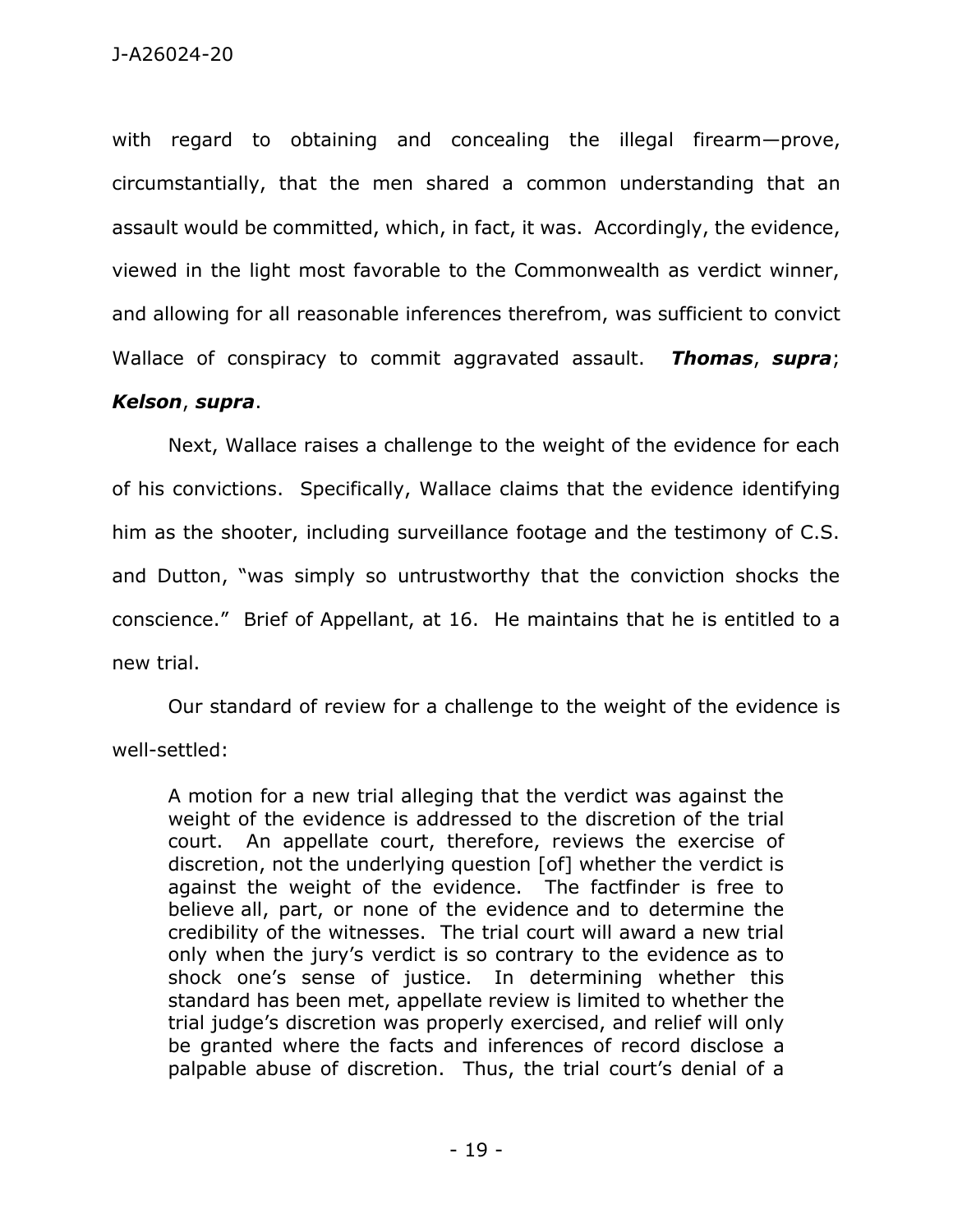motion for a new trial based on a weight of the evidence claim is the least assailable of its rulings.

## *Commonwealth v. Cousar*, 928 A.2d 1025, 1035-36 (Pa. 2007).

Moreover, when a weight challenge "is predicated on the credibility of trial testimony, [appellate] review of the trial court's decision is extremely limited. Generally, unless the evidence is so unreliable and/or contradictory as to make any verdict based thereon pure conjecture, these types of claims are not cognizable on appellate review." *Commonwealth v. Bowen*, 55 A.3d 1254, 1262 (Pa. Super. 2012). Any conflicts in the evidence or contradictions in testimony are exclusively for the fact-finder to resolve. *Commonwealth v. Sanders,* 42 A.3d 325, 331 (Pa. Super. 2012).Finally, we note that, "[b]ecause the trial judge has had the opportunity to hear and see the evidence presented, an appellate court will give the gravest consideration to the findings and reasons advanced by the trial judge when reviewing a trial court's determination [whether] the verdict is against the weight of the evidence." *Id.*

In denying Wallace's motion for a new trial on the grounds that the verdicts were against the weight of the evidence, $9$  the trial court reasoned as follows:

Although [] C.S. and [Dutton] both denied identifying [Wallace] at trial, they each previously identified him as being involved in the shooting. On April 16, 2018, C.S. gave a statement to Detective Crawford of the Norristown Police Department, where he picked [] Clary out of a photographic line-up. On September

\_\_\_\_\_\_\_\_\_\_\_\_\_\_\_\_\_\_\_\_\_\_\_\_\_\_\_\_\_\_\_\_\_\_\_\_\_\_\_\_\_\_\_\_

<sup>&</sup>lt;sup>9</sup> Wallace preserved this challenge by raising it in a post-sentence motion, as required by Pa.R.Crim.P. 607.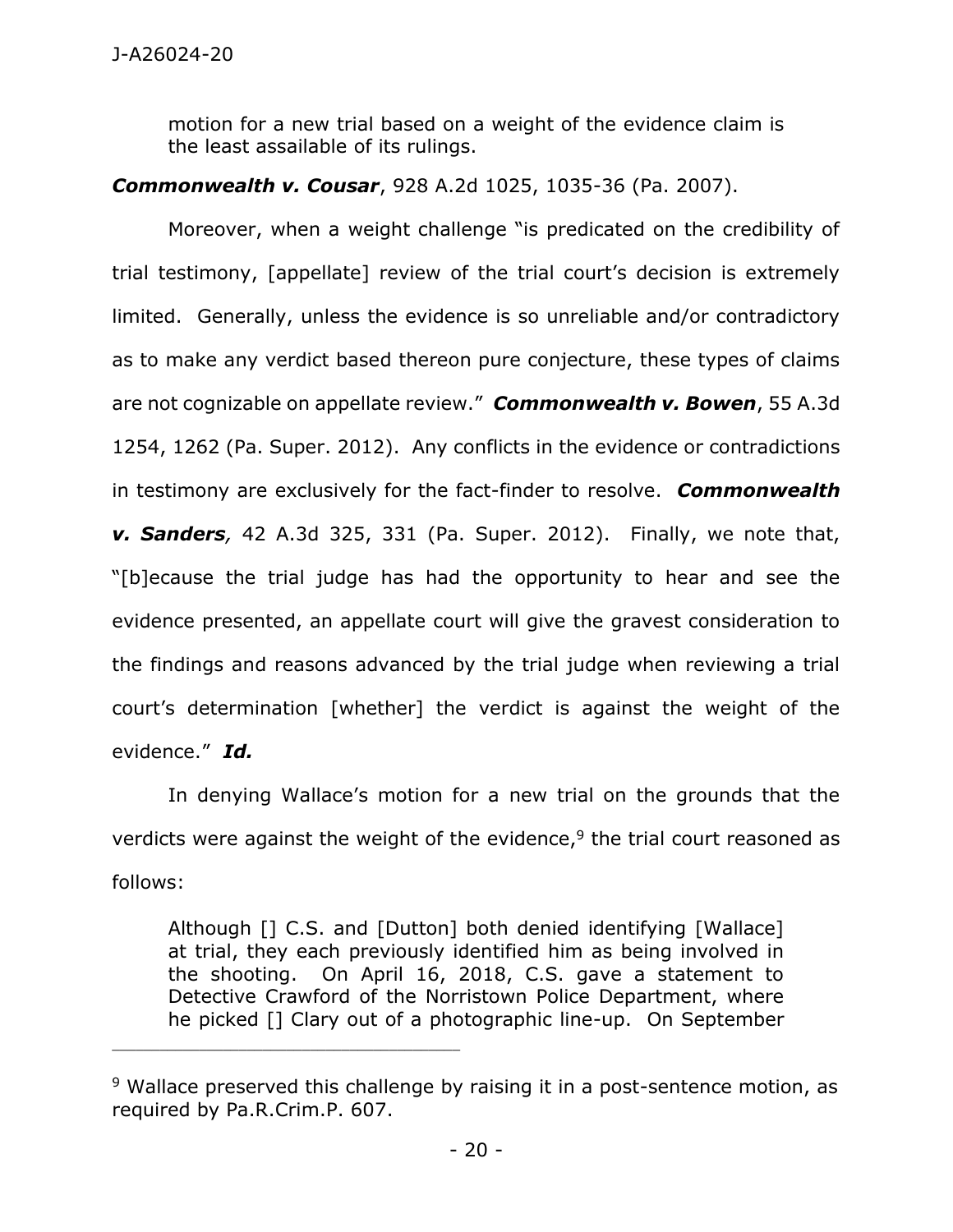17, 2018, C.S. pled guilty to the charges against him in juvenile court, specifically admitting that he, [Wallace], and Clary were at the shooting together and acted in concert to assault the victim. At this trial, C.S. testified that he knows [] Wallace [and] identified him on the video surveillance from [] Pub Deli. C.S. admitted to being at the location where the shooting occurred at the intersection of Willow and Spruce Streets when the four shots were fired. When asked at trial if [Wallace] pulled out a gun and pointed it at the victim, he replied, "I don't recall. I was under the influence." However, C.S. identified himself in the video surveillance as one of the three people in a group together, with one member of the group pointing the gun. Although at trial C.S. declined to identify [Wallace] as being part of that group, he read the portion of the transcript from his September 17, 2018 guilty plea hearing admitting that he, [Wallace], and Clary were at the shooting together and acted in concert to assault the victim. That guilty plea constitutes direct and substantive evidence about his involvement with [Wallace].

Although [Dutton] also declined to identify [Wallace] while testifying at [] trial, he gave a statement on May 2, 2018[,] to Detective Crawford [] related to the shooting incident. In that statement[, Dutton] admitted that in his prior statements to police related to th[e] incident[, given on April 7, 2018 and April 9, 2018], he did not give police all of the information that he knew about [] because of "fear of someone retaliating against me and I wanted to make sure I was 100 percent sure." In conjunction with his statement to police on May 2, 2018, [Dutton] identified [Wallace] in a photographic array as an individual involved in th[e] shooting. When asked by police why he [] did not pick anyone out of the lineups that police previously showed him, he [again] stated [that he feared retaliation and wanted to be 100 percent sure of the shooter's identity]. When [Dutton] identified [Wallace] in the photographic array as a person involved in the shooting, he was asked how sure he was that he had correctly identified [Wallace], and his answer was, "100 percent."

When he testified, Detective Crawford identified [Wallace] together with Clary in the Pub Deli video.<sup>[10]</sup> Detective Crawford identified [Wallace] in the surveillance video as he retrieved a gun

\_\_\_\_\_\_\_\_\_\_\_\_\_\_\_\_\_\_\_\_\_\_\_\_\_\_\_\_\_\_\_\_\_\_\_\_\_\_\_\_\_\_\_\_

 $10$  Significantly, the parties stipulated that the individuals captured in the Pub Deli video clips were Wallace and Clary. *See* N.T. Jury Trial, 3/5/19, at 190- 92.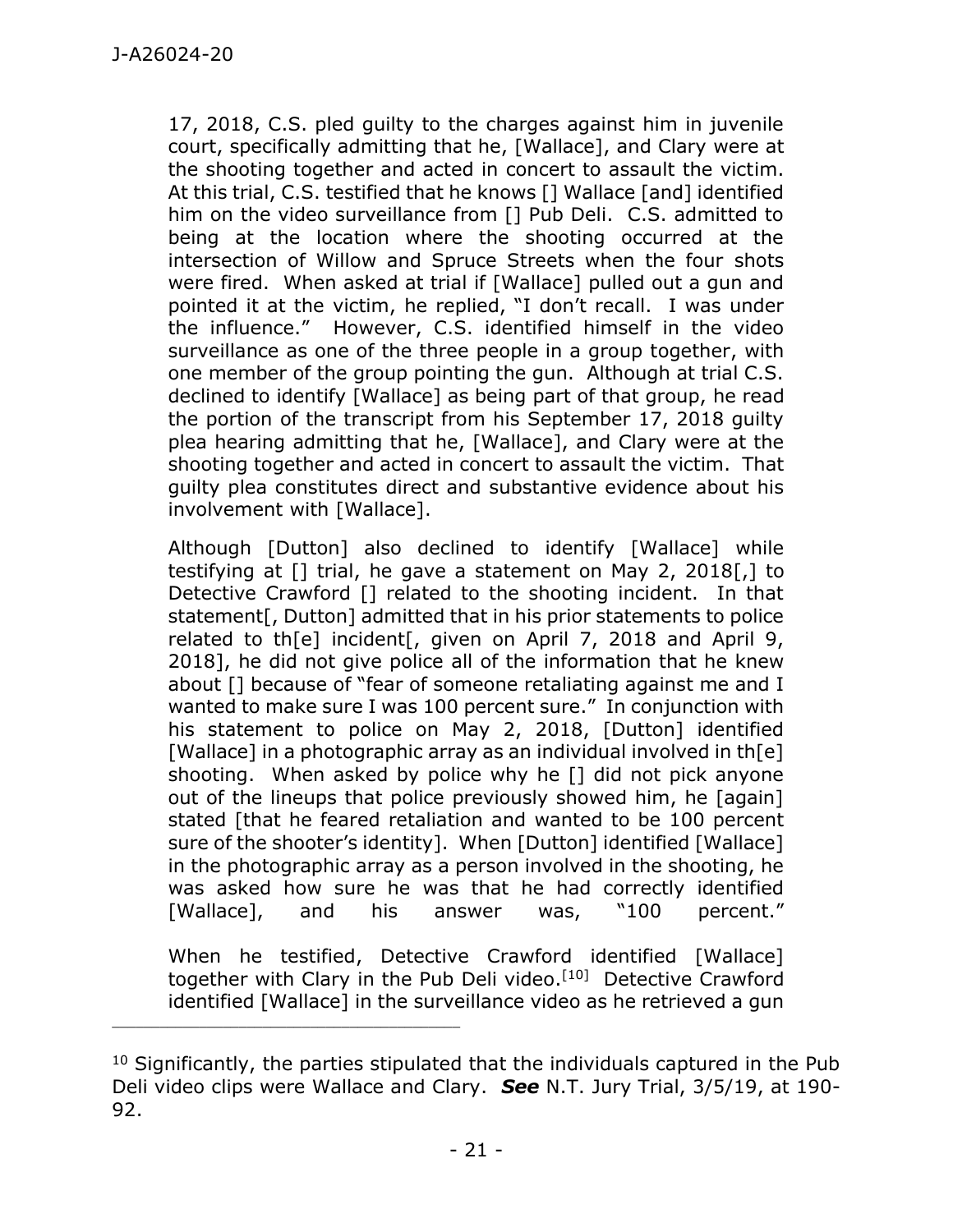from his vehicle, and as he went back inside [] Pub Deli carrying his firearm. Detective Crawford also identified [Wallace] in video surveillance after the shooting.

The identification of [Wallace] as the shooter is based on the evidence and does not shock the conscience. It is for the jury to determine the credibility of witnesses at trial. A jury['s] decision to credit certain evidence and reject other testimony is appropriate. The jury is allowed to reject the trial testimony of C.S. and [Dutton] as lacking credibility, and the jury can infer reasons why those two witnesses might decline to provide a positive identification of [Wallace] at trial. [Wallace]'s guilty verdict on each charge does not shock the conscience.

Trial Court Opinion, 10/21/19, at 11-13.

We agree with the trial court that the jury identified Wallace as the shooter based on all of the evidence, including: video footage before the shooting, of the shooting itself, and after the shooting, captured from several different angles; the testimony of all witnesses; C.S.'s statement to police and his admission in juvenile court implicating Wallace in the assault; and Dutton's pretrial identification of Wallace as the shooter. We find no abuse of discretion in the trial court's determination that Wallace's guilty verdict on each charge does not shock the conscience. *Cousar*, *supra*.Regardless of some witnesses' equivocation at trial regarding the shooter's identity, it was the jury's prerogative to decide whether to credit the statements C.S. and Dutton made before trial implicating Wallace in the shooting, or any of their trial testimony (including the fact that Dutton feared retaliation for identifying Wallace as the shooter). *See Commonwealth v. Palo*, 24 A.3d 1050, 1055 (Pa. Super. 2011) ("The weight of the evidence is exclusively for the finder of fact, which is free to believe all, part, or none of the evidence, and to assess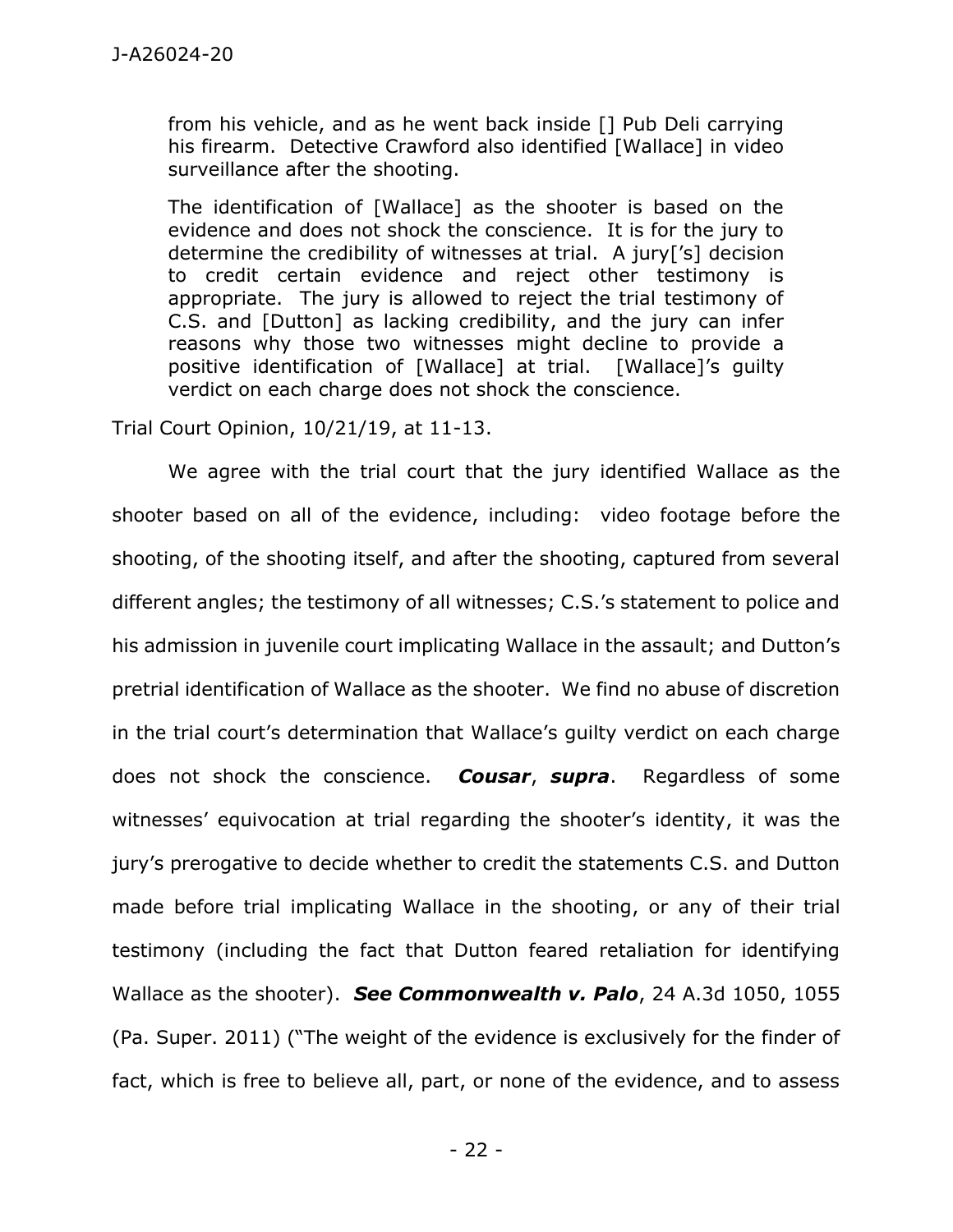the credibility of the witnesses."); *see also Commonwealth v. Brown*, 648 A.2d 1177, 1190 (Pa. 1994) (appellate court, whose review rests solely upon cold record, stands on different plane than trial court, which is aided by onthe-scene evaluation of evidence; thus, appellate court not empowered to substitute its opinion regarding weight of evidence for that of trial judge).

Given the foregoing, Wallace's argument that "the Commonwealth's entire case relied on two extremely questionable witnesses[, C.S. and Dutton]," is unavailing. *See* Brief of Appellant, at 16. C.S.'s, Dutton's, and Detective Crawford's testimony corroborated what was captured on video surveillance and repeatedly shown to the jury without objection. There is nothing in the record to suggest that the trial court's decision to deny Wallace's motion for a new trial based on the weight of the evidence was a palpable abuse of discretion. *See Cousar*, *supra*; *see also Thompson*, *supra*. Accordingly, this claim fails.

Lastly, Wallace raises two arguments regarding his allegedly excessive sentence. Specifically, Wallace argues that the trial court committed an error of law or abuse of discretion "when it failed to properly consider the mitigation evidence and 'double-counted' [his] prior record score" upon fashioning his sentence. Brief of Appellant, at 10. No relief is due.

Wallace's claims raise a challenge to the discretionary aspects of his sentence. An appeal raising the discretionary aspects of sentencing is not guaranteed of right; rather it is considered a petition for permission to appeal. *Commonwealth v. Williams*, 562 A.2d 1385, 1368-87 (Pa. Super. 1989)

- 23 -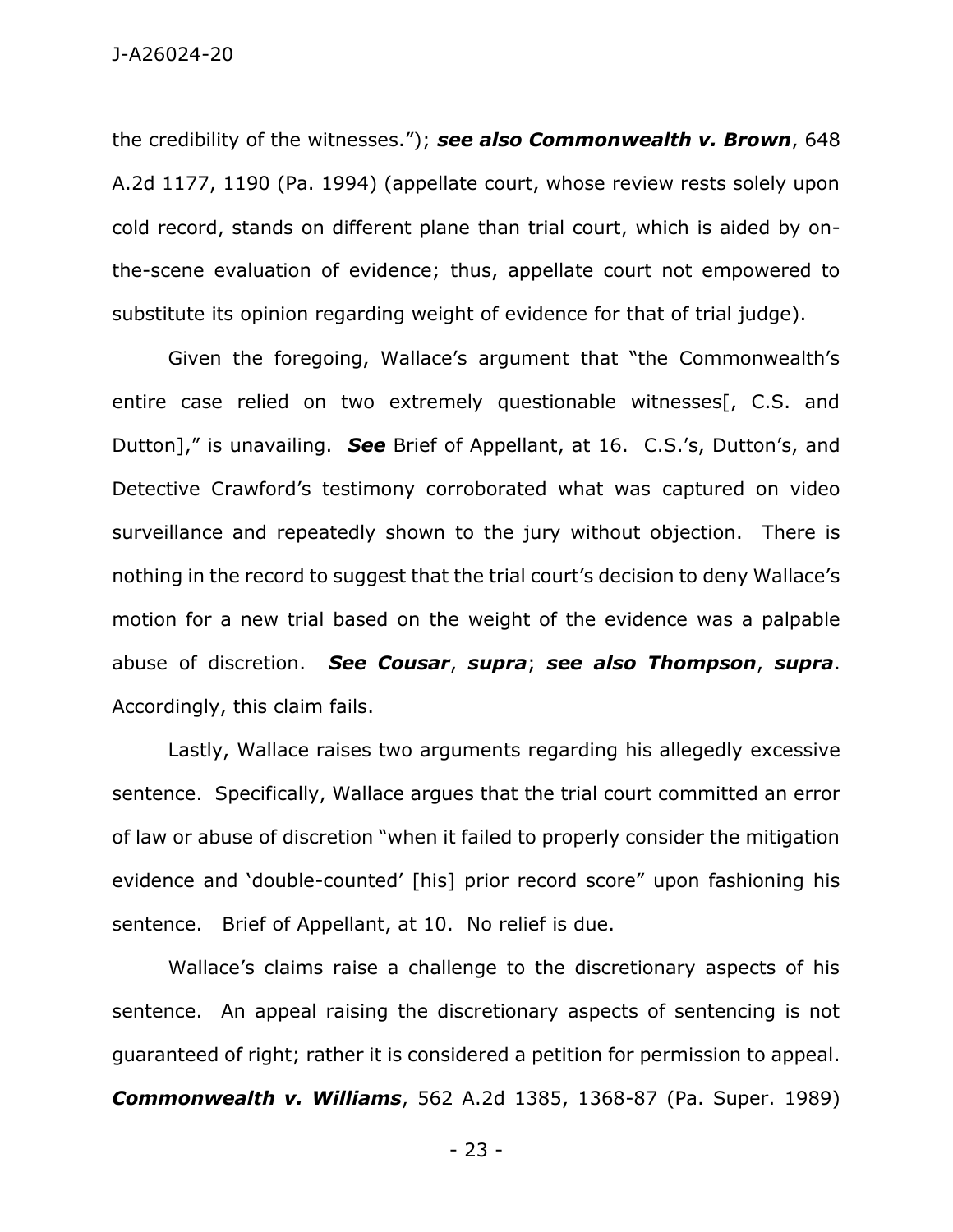(en banc). Before this Court can address such a discretionary challenge, an appellant must invoke this Court's jurisdiction by: (1) filing a timely notice of appeal, *see* Pa.R.A.P. 902 and 903; (2) properly preserving the issue at sentencing or in a motion to reconsider and modify sentence, *see* Pa.R.Crim.P. 720; (3) including in his brief a concise statement of reasons relied upon for allowance of appeal pursuant to Pa.R.A.P. 2119(f); and (4) raising a substantial question that the sentence appealed from is not appropriate under the Sentencing Code. *Id.*

The determination of what constitutes a substantial question must be evaluated on a case-by-case basis. A substantial question exists only when the appellant advances a colorable argument that the sentencing judge's actions were either: (1) inconsistent with a specific provision of the Sentencing Code; or (2) contrary to the fundamental norms which underlie the sentencing process.

*Commonwealth v. Griffin*, 65 A.3d 932, 935-36 (Pa. Super. 2013) (citations and quotations omitted).

Here, Wallace filed a post-sentence motion for reconsideration of sentence, followed by a timely notice of appeal to this Court. He has also included in his brief a concise statement of reasons relied upon for allowance of appeal with respect to the discretionary aspects of his sentence pursuant to Rule 2119(f). Additionally, he raises two substantial questions by (1) pairing his excessiveness claim with an assertion that the court failed to consider mitigating evidence, *see Commonwealth v. Raven*, 97 A.3d 1244, 1253 (Pa. Super. 2014); and (2) asserting that the trial court "doublecounted" his prior convictions in fashioning his sentence, where the sentencing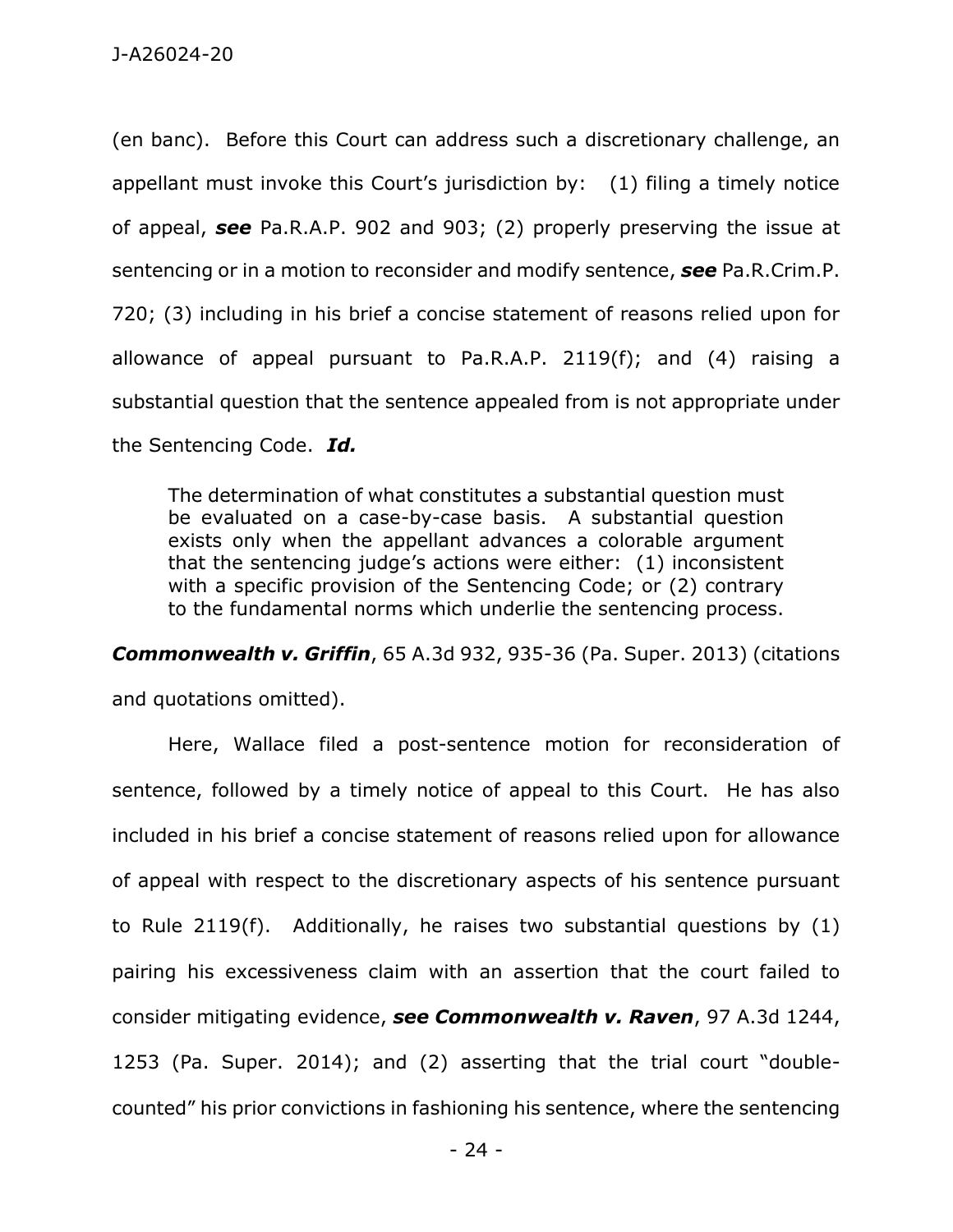guidelines already require consideration of his criminal history. *See Commonwealth v. Watson*, 228 A.3d 928, 936 (Pa. Super. 2020). Therefore, we proceed to address the merits of Wallace's claims. We begin by noting our standard of review in sentencing matters:

Sentencing is a matter vested in the sound discretion of the sentencing judge, and a sentence will not be disturbed on appeal absent a manifest abuse of discretion. In this context, an abuse of discretion is not shown merely by an error in judgment. Rather, the appellant must establish, by reference to the record, that the sentencing court ignored or misapplied the law, exercised its judgment for reasons of partiality, prejudice, bias[,] or ill will, or arrived at a manifestly unreasonable decision.

## *Commonwealth v. Raven*, 97 A.3d 1244, 1253 (Pa. Super. 2014).

Deference is accorded to the trial court's pronouncement of sentence because the trial court is in the best position to determine the proper penalty for a particular offense based upon an evaluation of the individual circumstances before it. *Commonwealth v. Ward*, 568 A.2d 1242, 1243 (Pa. 1990). "When imposing a sentence, the sentencing court must consider the factors set out in 42 Pa.C.S.A. § 9721(b), that is, the protection of the public, gravity of offense in relation to impact on victim and community, and rehabilitative needs of the defendant[.]" *Commonwealth v. Fullin*, 892 A.2d 843, 847 (Pa. Super. 2006).

Because the sentencing guidelines are "merely one factor among many that the court must consider in imposing sentence," the court may deviate from the recommend guidelines "if necessary [] to fashion a sentence which takes into account the protection of the public, the rehabilitative needs of the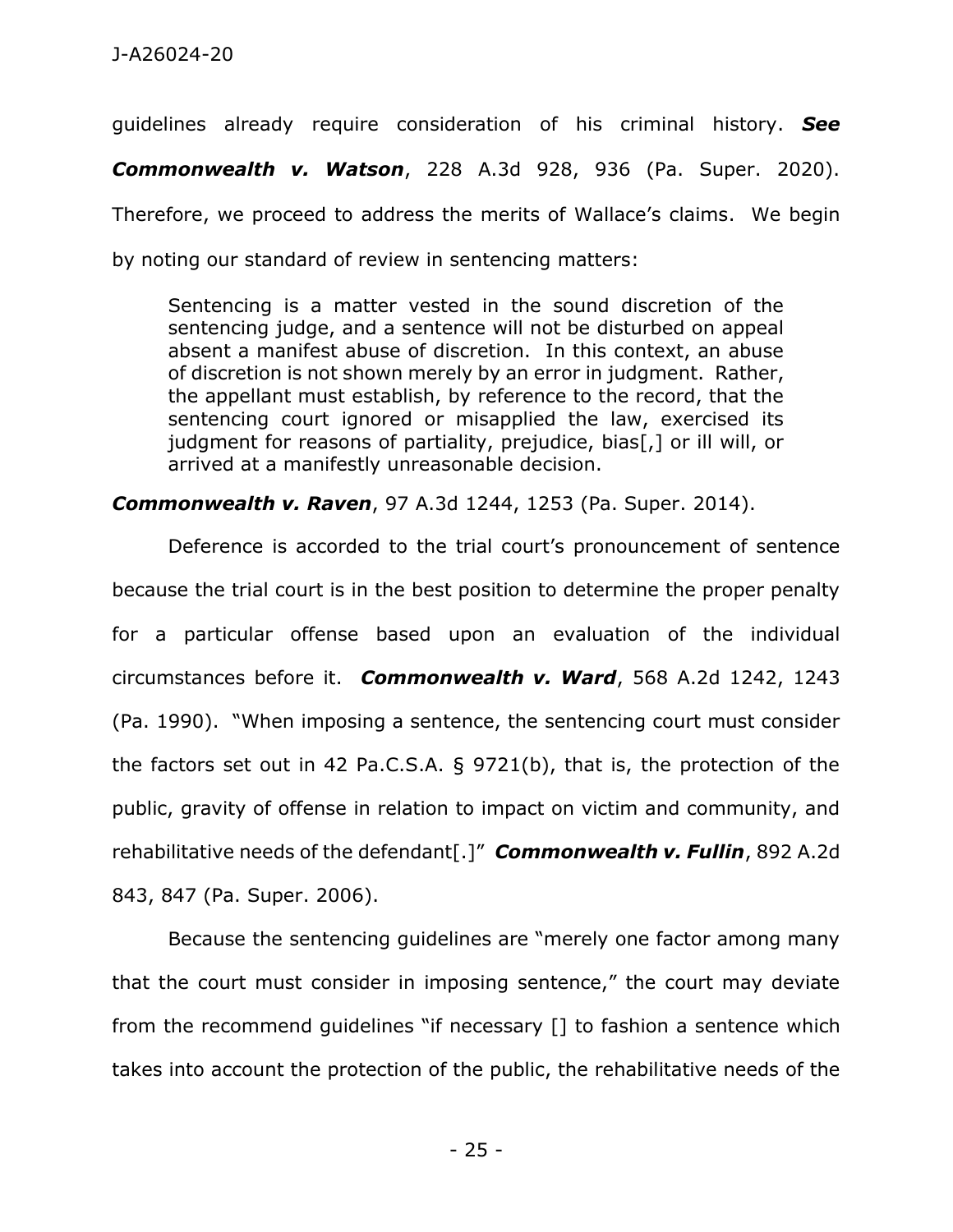defendant, and the gravity of the particular offense as it relates to the impact on life of the victim and the community." *Id.*; *see also Commonwealth v. Eby*, 784 A.2d 204, 206 (Pa. Super. 2011). To do so, the sentencing court must demonstrate, on the record, its awareness of the sentencing guidelines and offer a contemporaneous written statement of the reason for deviating from the guidelines. *Commonwealth v. Yuhasz*, 923 A.2d 1111, 1118 (Pa. 2007); 42 Pa.C.S.A. § 9721(b). When reviewing a sentence outside of the guidelines, the essential question is whether the sentence imposed is reasonable, considering the nature and circumstances of the offense, the history and characteristics of the defendant, the opportunity of the sentencing court to observe the defendant, including any presentence investigation, the findings upon which the sentence was based, and the sentencing guidelines. *Commonwealth v. Walls*, 926 A.2d 957, 965 (Pa. 2007).

Furthermore, "[a] trial court judge has wide discretion in sentencing and can, on the appropriate record and for the appropriate reasons, consider any legal factor in imposing a sentence in the aggravated range." *Commonwealth v. Stewart*, 867 A.2d 589, 593 (Pa. Super. 2005) (citation omitted). Finally, where the court is in possession of a presentence report (PSI), we "presume that the sentencing judge was aware of relevant information regarding the defendant's character and weighed those considerations along with mitigating statutory factors." *Commonwealth v. Watson*, 228 A.3d 928, 936 (Pa. Super. 2020), quoting *Commonwealth v. Devers*, 546 A.2d 12, 18 (Pa. 1988).

- 26 -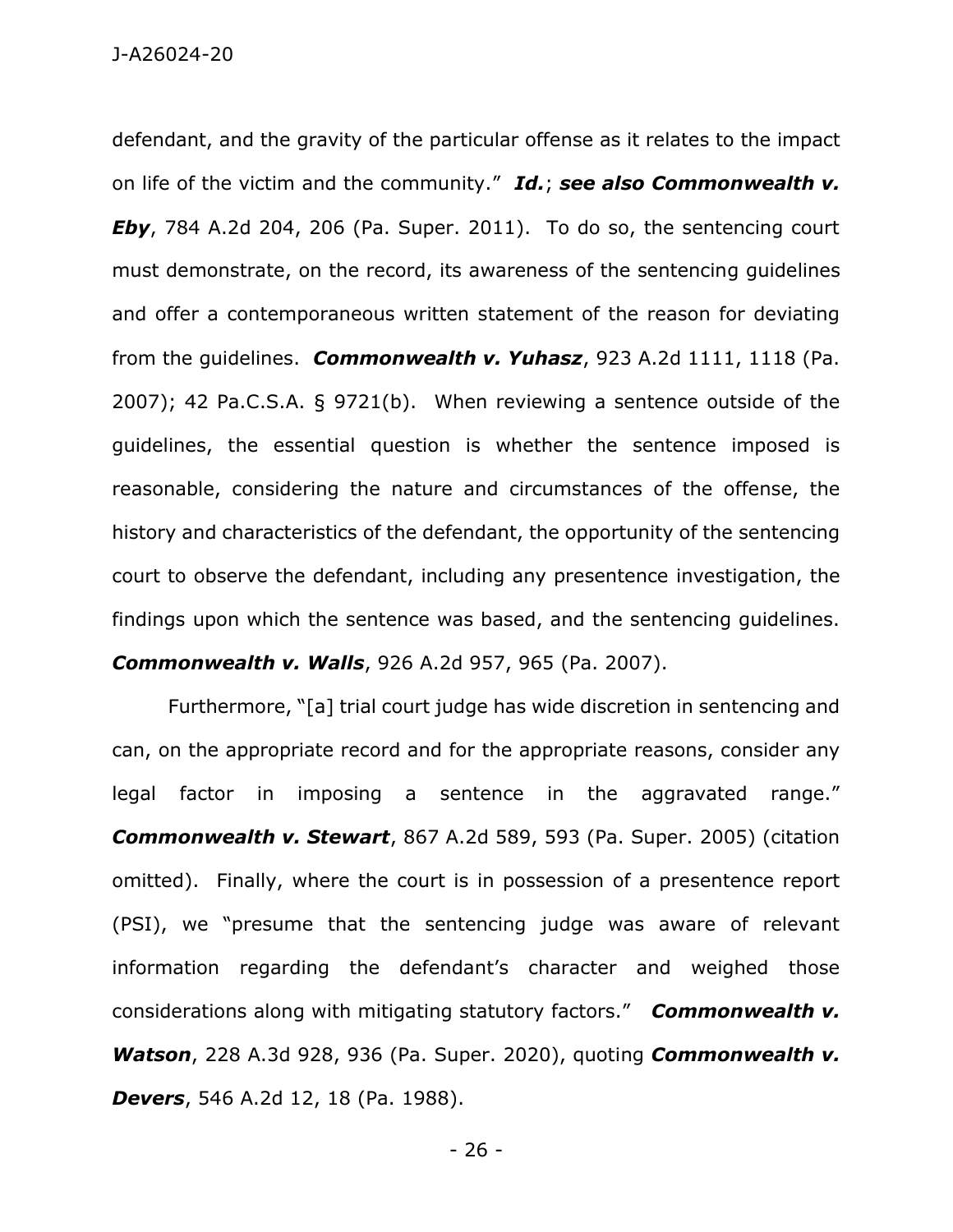Here, the record belies Wallace's assertion that the trial court failed to consider mitigating evidence. Before imposing sentence, the trial judge specifically stated on the record that she considered, *inter alia*: (1) "the principle that a sentence should call for confinement that is consistent with the protection of the public, the gravity of the offense as it relates to the impact on the victim, and on the community, and [Wallace's] rehabiliatit[ive] needs;" (2) all trial testimony and the surveillance footage of the shooting; (3) **Wallace's PSI**; (4) "all of the information about [Wallace's] background, [including] his childhood, his life<sup>[</sup>, and his family];" (5) Wallace's criminal history and lack of rehabilitation from prior periods of incarceration; and (6) the danger of additional violence against the community should Wallace be released. *See* N.T. Sentencing, 5/23/19, at 26-30 (emphasis added).

The trial court stated on the record its awareness that Wallace's sentence exceeds the sentencing guidelines, and further articulated its reasons for deviating from those guidelines as follows:

- 1. [Wallace] shot a stranger in the head and left him on the street. The victim had no connection to [Wallace] and his coconspirators. The victim did not provoke the attack in any way. The crime reflects a cold-blooded attempt by [Wallace] to maliciously commit murder for sport.
- 2. [Wallace]'s lengthy criminal history and prior significant periods of state incarceration have been ineffective to accomplish rehabilitation, [and] have [not] deterred future criminal conduct. This crime occurred a mere eight months after [Wallace]'s release from serving a parole violation for prior firearms and drug[-]dealing offenses.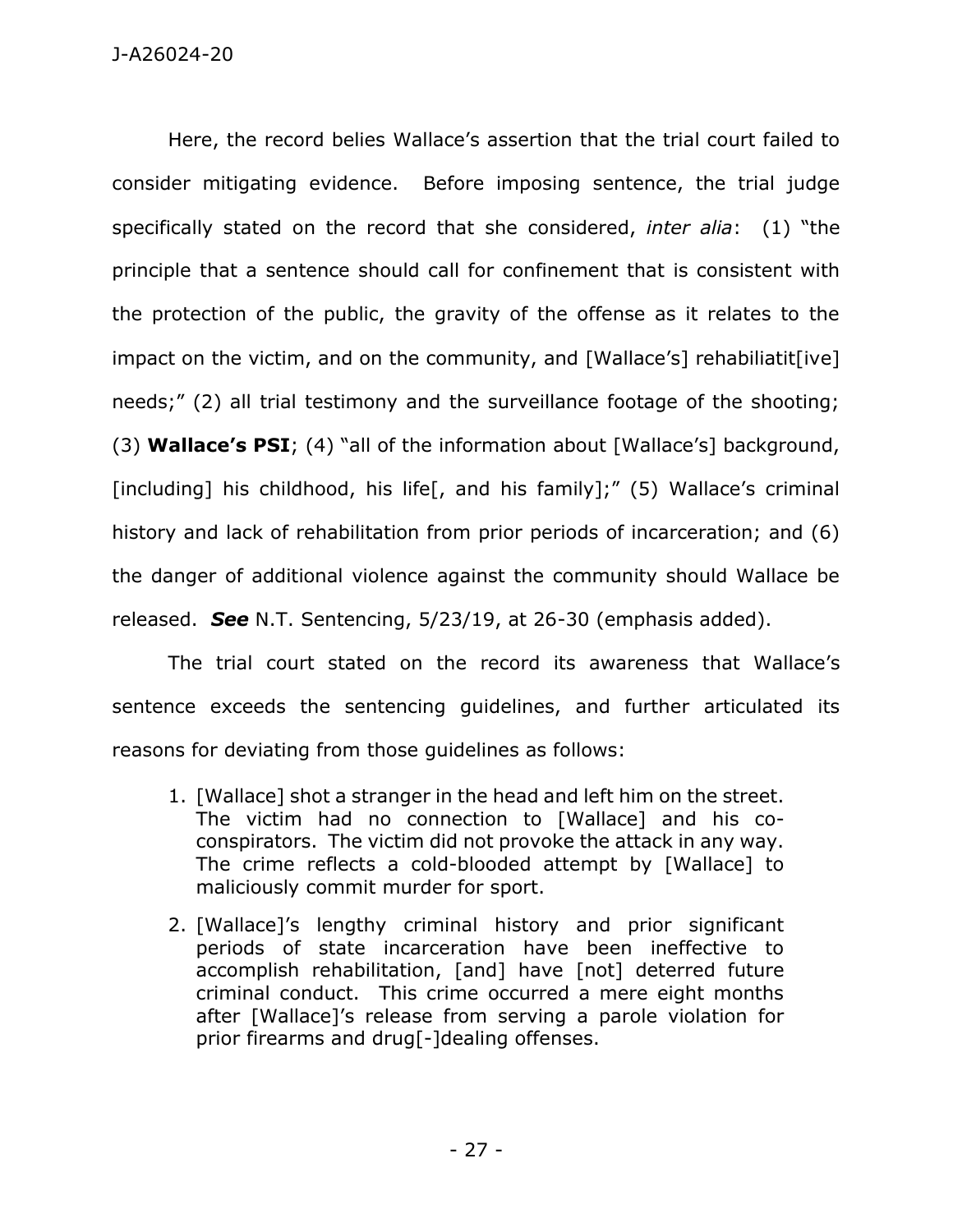- 3. [Wallace] poses a clear danger to the community and this sentence is necessary to protect the community from his violent propensities.
- 4. The [c]ourt has a responsibility to impose confinement that is necessary to protect the public from acts of violence and terror. Based on [Wallace's] prior criminal history and the callous, dangerous[,] and menacing actions surrounding this crime, there is an undue risk that [Wallace] would commit another violent crime and harm another innocent person unless he is separated from the community.
- 5. Any lesser sentence would depreciate the seriousness of this crime.

Sentencing Order, 5/23/19.

In light of the foregoing, including the fact that the trial court considered Wallace's PSI before imposing his sentence, Wallace's claim that the trial court failed to consider mitigating evidence entitles him to no relief. *Devers*, *supra*; *Commonwealth v. Rhoades*, 8 A.3d 912, 919 (Pa. Super. 2010) (where court had benefit of PSI, it may be assumed sentencing court was aware of all relevant information, including mitigating factors).

Similarly, Wallace's argument that his sentence is unlawful because the sentencing court "double counted" his prior record score by "focus[ing] almost exclusively [] on his criminal history," fails. *See* Brief of Appellant, at 15.

This Court has stated that it is impermissible for a trial court "to consider factors already included within the sentencing guidelines **as the sole reason**  for increasing or decreasing a sentence to the aggravated or mitigated range." *Commonwealth v. Simpson*, 829 A.2d 334, 339 (Pa. Super. 2003) (emphasis added). However, "trial courts are permitted to use prior conviction history and other factors included in the guidelines if they are used to